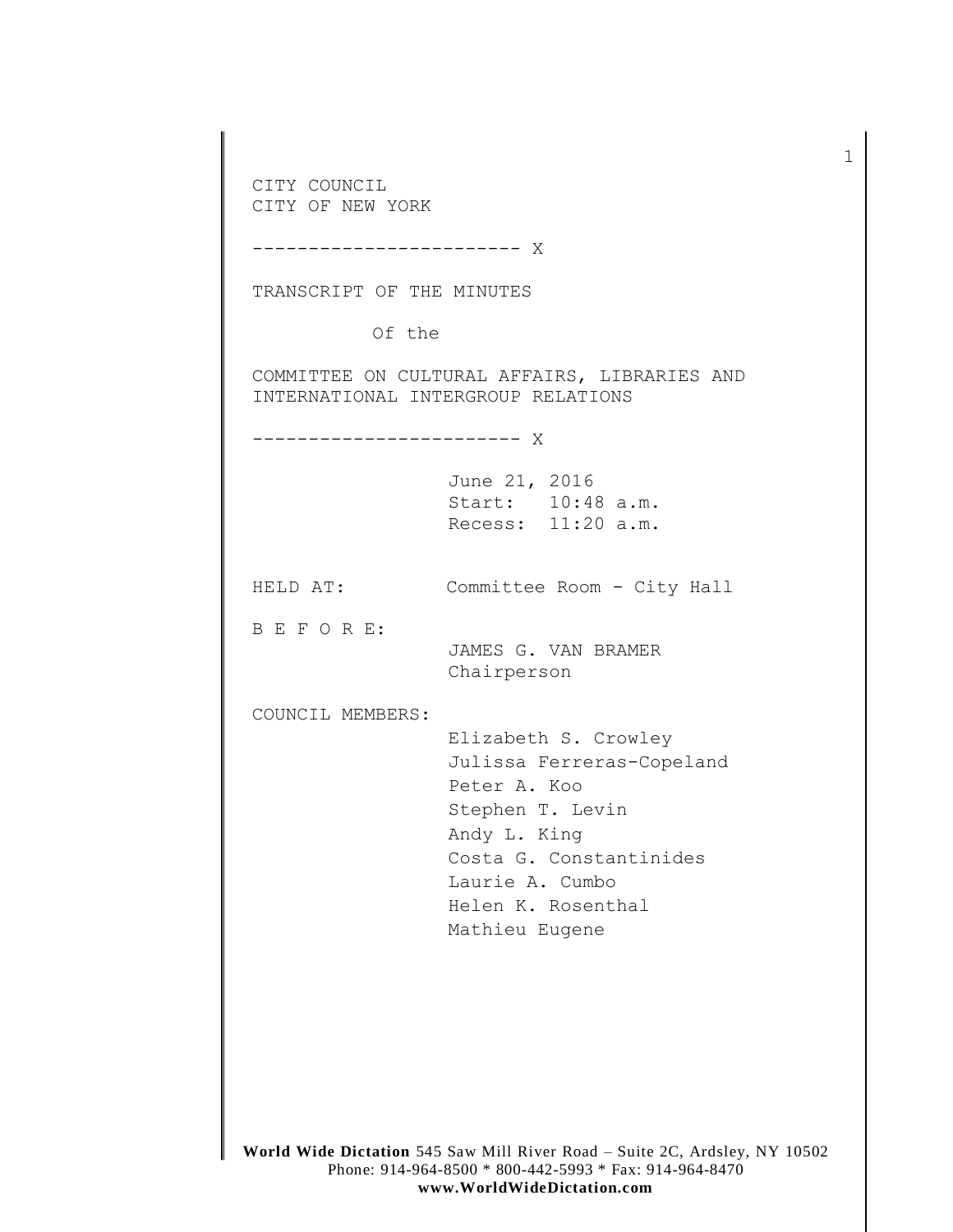A P P E A R A N C E S (CONTINUED)

Nicole Hollant-Denis Architect Aarris Architects and Associates

Judith Destin Destin Stars

James Debrosse Attorney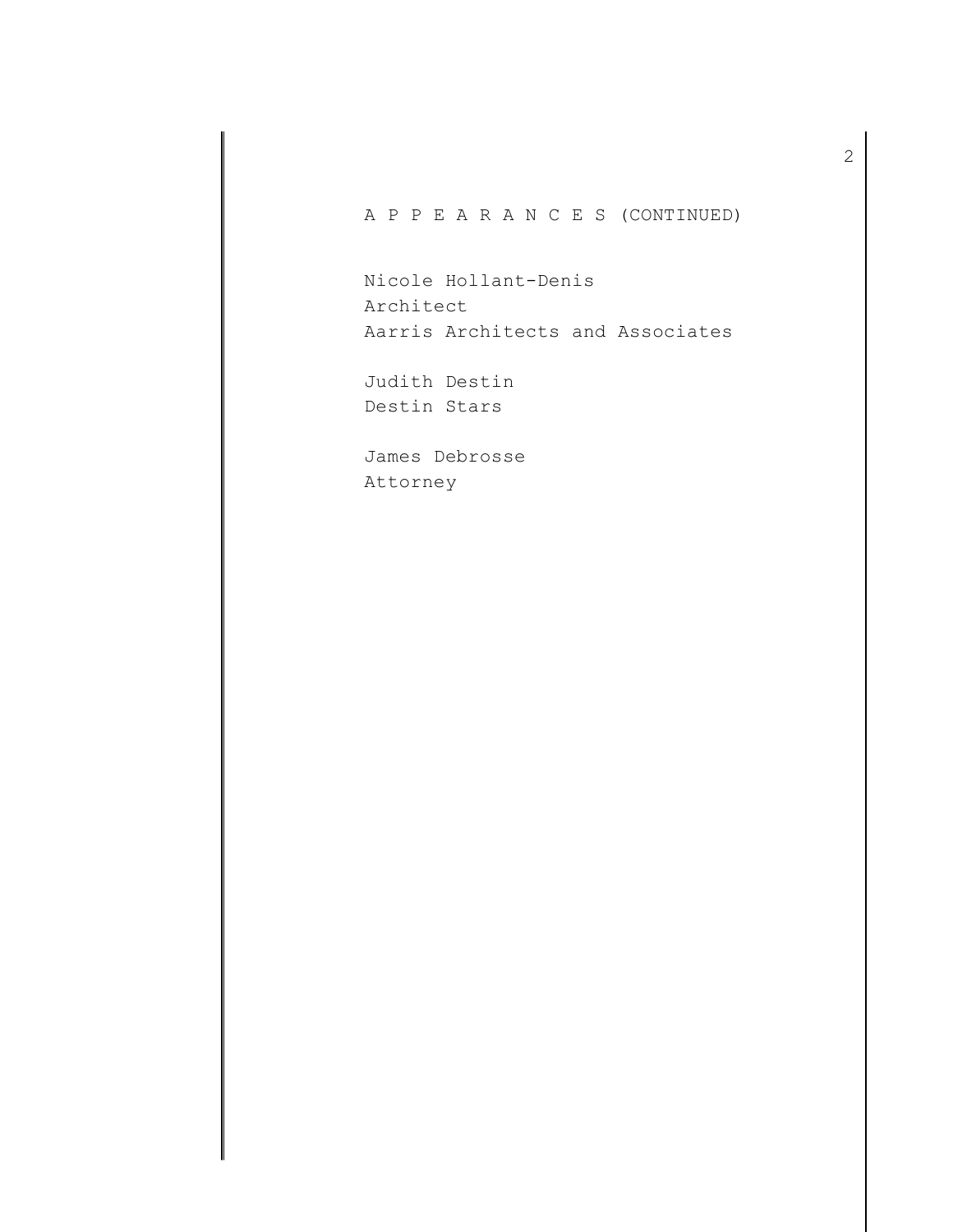| $\mathbf 1$       | COMMITTEE ON CULTURAL AFFAIRS, LIBRARIES AND<br>INTERNATIONAL INTERGROUP RELATIONS<br>3 |
|-------------------|-----------------------------------------------------------------------------------------|
| $\mathbf{2}$      | TRANSCRIPTION NOTE: Translation needed                                                  |
| 3                 | at time stamps [00:06:16], [00:16:25] and [00:16:42].                                   |
| 4                 | CHAIRPERSON VAN BRAMER: Good morning                                                    |
| 5                 | everyone and welcome to this important, and I am sure                                   |
| 6                 | that Council Member Eugene will agree historic,                                         |
| 7                 | hearing and committee meeting for the Committee on                                      |
| 8                 | Cultural Affairs, Libraries and International                                           |
| 9                 | Intergroup Relations.                                                                   |
| 10                | My name is Jimmy Van Bramer and I'm very                                                |
| 11                | proud to be the Chair of this committee. Joining us                                     |
| $12 \overline{ }$ | from left to right are Council Member Costa                                             |
| 13                | Constantinides, Council Member Stephen Miller [sic],                                    |
| 14                | Council Member Laurie Cum [interpose background                                         |
| 15                | comment] Did I say [background comments] oh                                             |
| 16                | [background comments] Council Member Steve Levin,                                       |
| 17                | Council Member Laurie Cumbo, Council Member Helen                                       |
| 18                | Rosenthal, and to my immediate left, Council Member                                     |
| 19                | Mathieu Eugene, and we are now formally in session                                      |
| 20                | and ready to take up two very important resolutions                                     |
| 21                | sponsored by Council Member Mathieu Eugene.                                             |
| 22                | Res. No. 0664-A calls on Congress and the                                               |
| 23                | President, as well as the State Legislature and the                                     |
| 24                | Governor to establish October 9th, annually, as                                         |
| 25                |                                                                                         |
|                   |                                                                                         |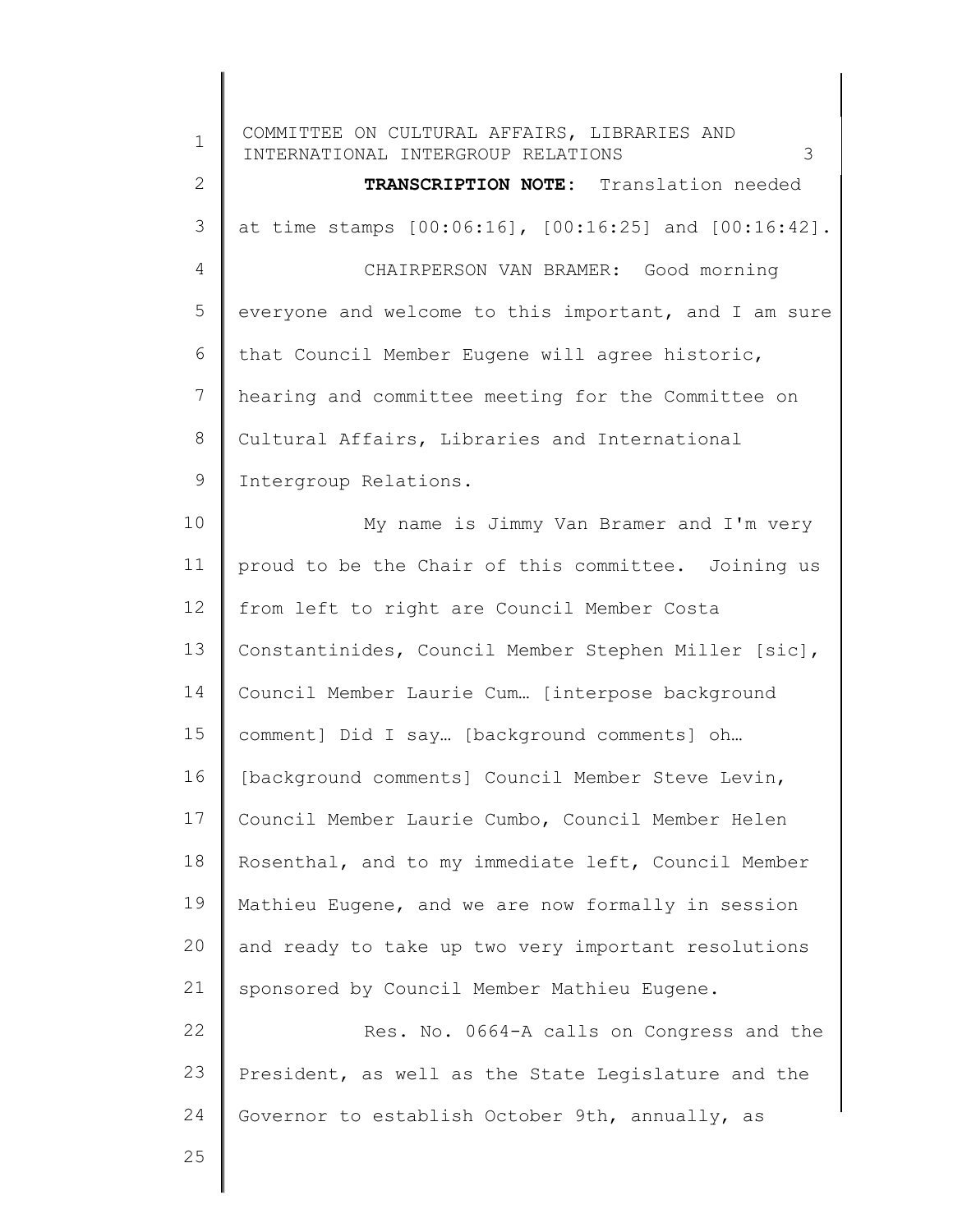| $\mathbf 1$ | COMMITTEE ON CULTURAL AFFAIRS, LIBRARIES AND<br>INTERNATIONAL INTERGROUP RELATIONS<br>4 |
|-------------|-----------------------------------------------------------------------------------------|
| 2           | Haitian Day in recognition of the historic                                              |
| 3           | contributions of Haitians to the United States.                                         |
| 4           | Res. No. 0687-A would establish October                                                 |
| 5           | 9th, annually, as New York City Haitian Day in                                          |
| 6           | recognition of the historic contributions of the                                        |
| 7           | Haitian diaspora to the City of New York.                                               |
| 8           | As we all know, and as I know Council                                                   |
| 9           | Member Eugene will speak to at some length today,                                       |
| 10          | Haitians have made great contributions to the City of                                   |
| 11          | New York and to the United States throughout its                                        |
| 12          | history, from major achievements in athletics, arts                                     |
| 13          | and cultural, music, to social advancement for                                          |
| 14          | persons of African decent, to leadership and elected                                    |
| 15          | offices, including Council Member Eugene, from the                                      |
| 16          | local to the national levels.                                                           |
| 17          | I want to thank, and we all thank Council                                               |
| 18          | Member Eugene for bringing this matter to the                                           |
| 19          | Council's attention, and I would add, for fighting so                                   |
| 20          | hard to make sure that these resolutions saw the                                        |
| 21          | light of the day. Perhaps only myself and Council                                       |
| 22          | Member Eugene know how hard he fought to make sure                                      |
| 23          | that these resolutions were passed by the New York                                      |
| 24          | City Council. So I wanna thank him for his passion,                                     |
| 25          | not only for the Haitian diaspora, but also for his                                     |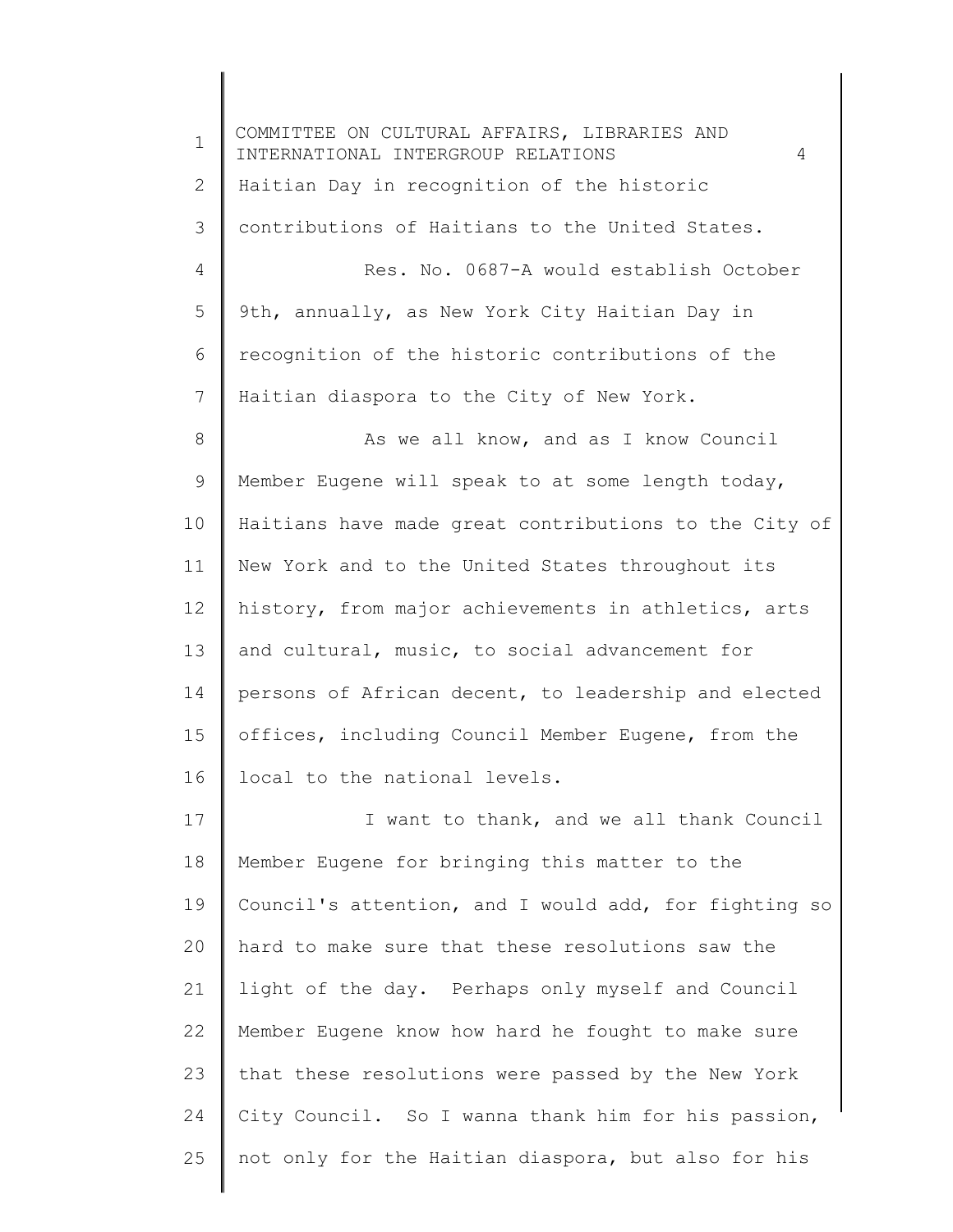| $\mathbf 1$ | COMMITTEE ON CULTURAL AFFAIRS, LIBRARIES AND<br>5<br>INTERNATIONAL INTERGROUP RELATIONS |
|-------------|-----------------------------------------------------------------------------------------|
| 2           | work in the New York City Council and I know all of                                     |
| 3           | my colleagues join in congratulating Council Member                                     |
| 4           | Eugene on this day, which is so important to himself                                    |
| 5           | and to so many he represents. So with that I'd like                                     |
| 6           | to invite Council Member Eugene to give remarks on                                      |
| 7           | this very important and historic occasion.                                              |
| 8           | COUNCIL MEMBER EUGENE: Thank you. Thank                                                 |
| 9           | you very much, Chair Van Bramer, thank you.                                             |
| 10          | I would like to thank the Cultural                                                      |
| 11          | Affairs Committee Chair Jimmy Van Bramer for bringing                                   |
| 12          | my legislation, Res. 0664 and 0687 to a vote this                                       |
| 13          | morning prior to this afternoon Stated Meeting at                                       |
| 14          | City Hall.                                                                              |
| 15          | Mr. Chair, I want to personally express                                                 |
| 16          | my gratitude and my thanks to you from the bottom of                                    |
| 17          | my heart, on my behalf and on the behalf of the                                         |
| 18          | Haitian community and on behalf of Haiti also.                                          |
| 19          | People don't know, but I know that you fought hard to                                   |
| 20          | bring this resolution to the chamber to be voted                                        |
| 21          | today and I know you have been trying so hard. Thank                                    |
| 22          | you so much and I appreciate that and I can tell you                                    |
| 23          | that not only I will make sure that you can get the                                     |
| 24          | visa to go to the Haitian community [sic] any time,                                     |
| 25          | but to go to Haiti any time. But on a serious note                                      |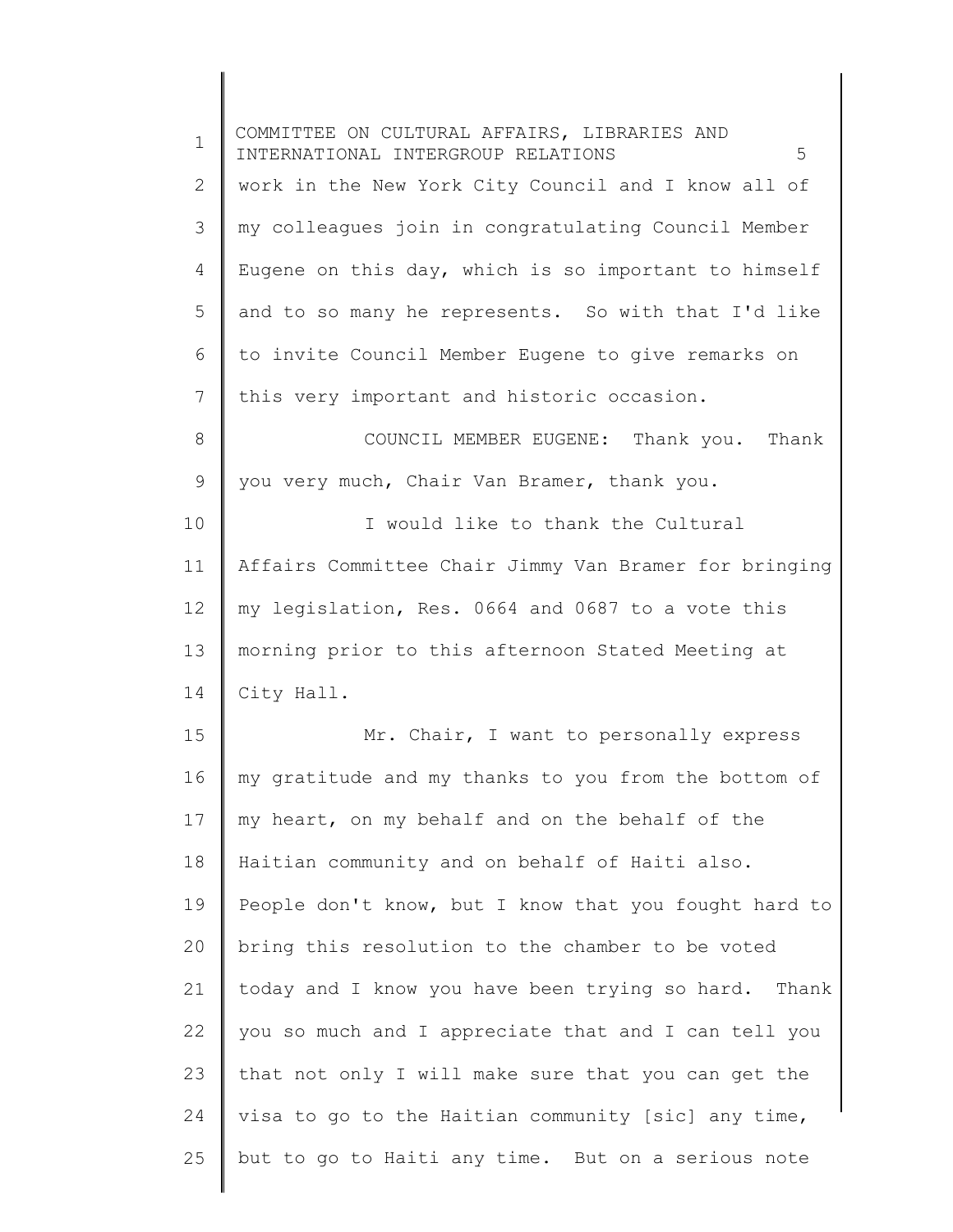1 2 3 4 5 6 7 8 9 10 11 12 13 14 15 16 17 18 19 20 21 22 23 24 25 COMMITTEE ON CULTURAL AFFAIRS, LIBRARIES AND INTERNATIONAL INTERGROUP RELATIONS 6 now, thank you so much, Mr. Chair and I would like to extend my gratitude to all my colleagues in the Council who also sit on the Cultural Affairs Committee and are prepared to cast a vote on this legislation in a few moments. My legislation, Res. 0664 and 0687, underscore just how important where today's establishment of America the Haitian people [sic]. It is a well known fact that Haitians have had an incredible impact on the history of the United States. Notably, Haitian soldiers helped the Untied States fight for its freedom at the Battle of Savannah, Georgia in 1779. Chicago was founded by Jean Baptiste Point du Sable, who is of Haitian ancestry and the Louisiana Purchase, which increased the mass of land owned by the United States of America, was only made possible because of the revolution in Haiti led by Toussaint L'Ouverture. Haitians have also profoundly influenced American art, culture, fashion, and most importantly, ideas. Haiti is a country that has always stood for freedom. In 1804, Haiti became the first black republic to abolish slavery. It has always been a place that promotes liberty and working with one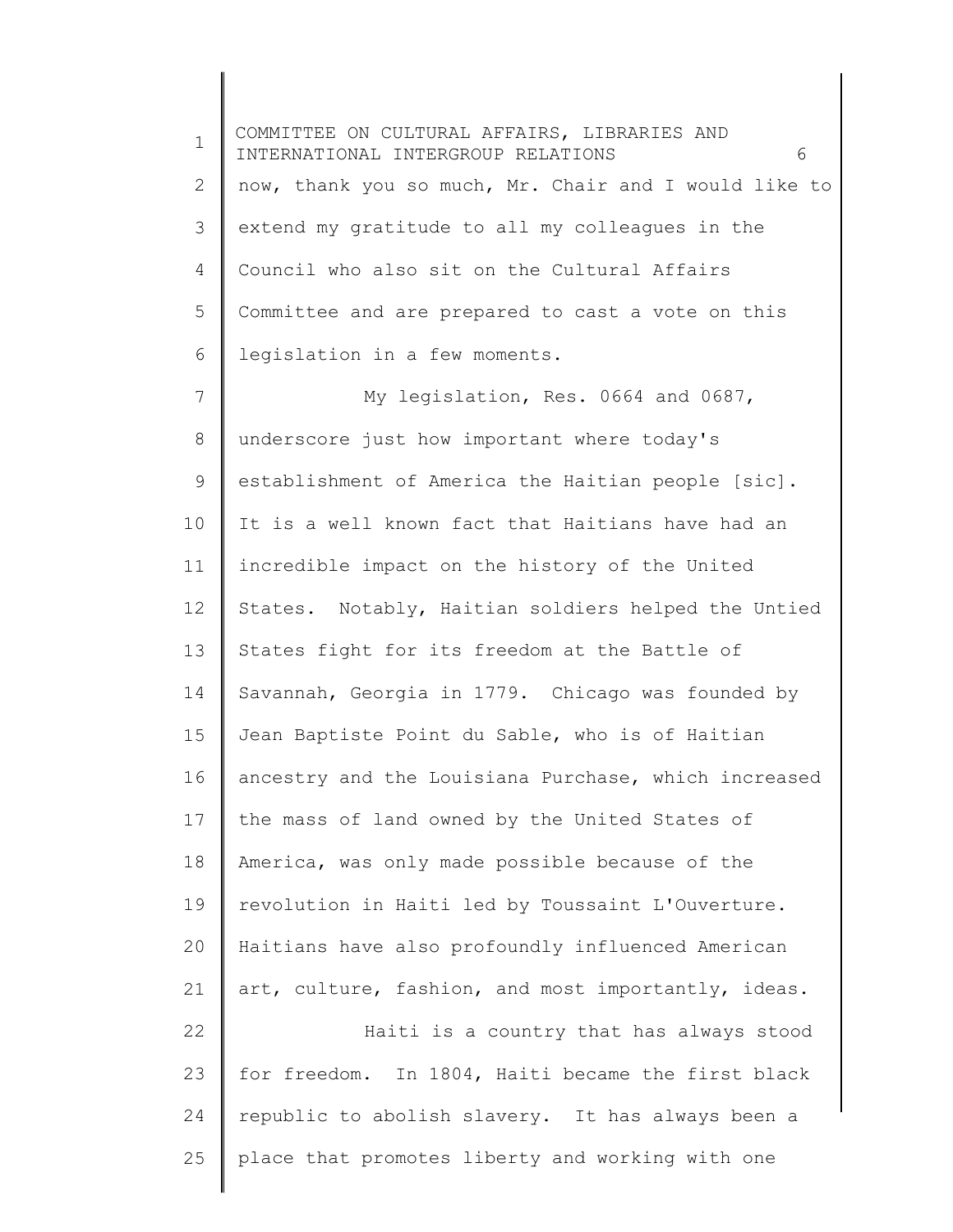1 2 3 4 5 6 7 8 9 10 11 12 13 14 15 16 17 18 19 20 21 22 23 24 25 COMMITTEE ON CULTURAL AFFAIRS, LIBRARIES AND INTERNATIONAL INTERGROUP RELATIONS 7 another to accomplish a greater good for mankind. And as we Haitians say, **[00:06:16]**. In the early 1800s, Haitian philanthropist Pierre Toussaint, a free slave, founded an orphanage on Franklin Street in Manhattan for poor boys and girls, paying for their schooling and finding employment for them in addition to starting a credit bureau and a refuge for priests and destitute travelers. Pierre Toussaint also raised a family and donated a considerable amount of his own money to build the Old St. Patrick's Cathedral in Manhattan, where he was the first layperson to be entombed and for which he was sainted by the Catholic Church in 1996 by Pope John Paul II. [inaudible] and now famous Lecture on Haiti at the World's Fair in Chicago in January of 1893, Frederick Douglass, who had served as Minister Resident and Consul General to Haiti from 1889-1891 stated, and I quote: "Haiti has grandly served the calls of universal human liberty. We should not forget that the freedom that you and I enjoy today; that the freedom that eight hundred thousand colored people enjoy in the British West Indies; the freedom that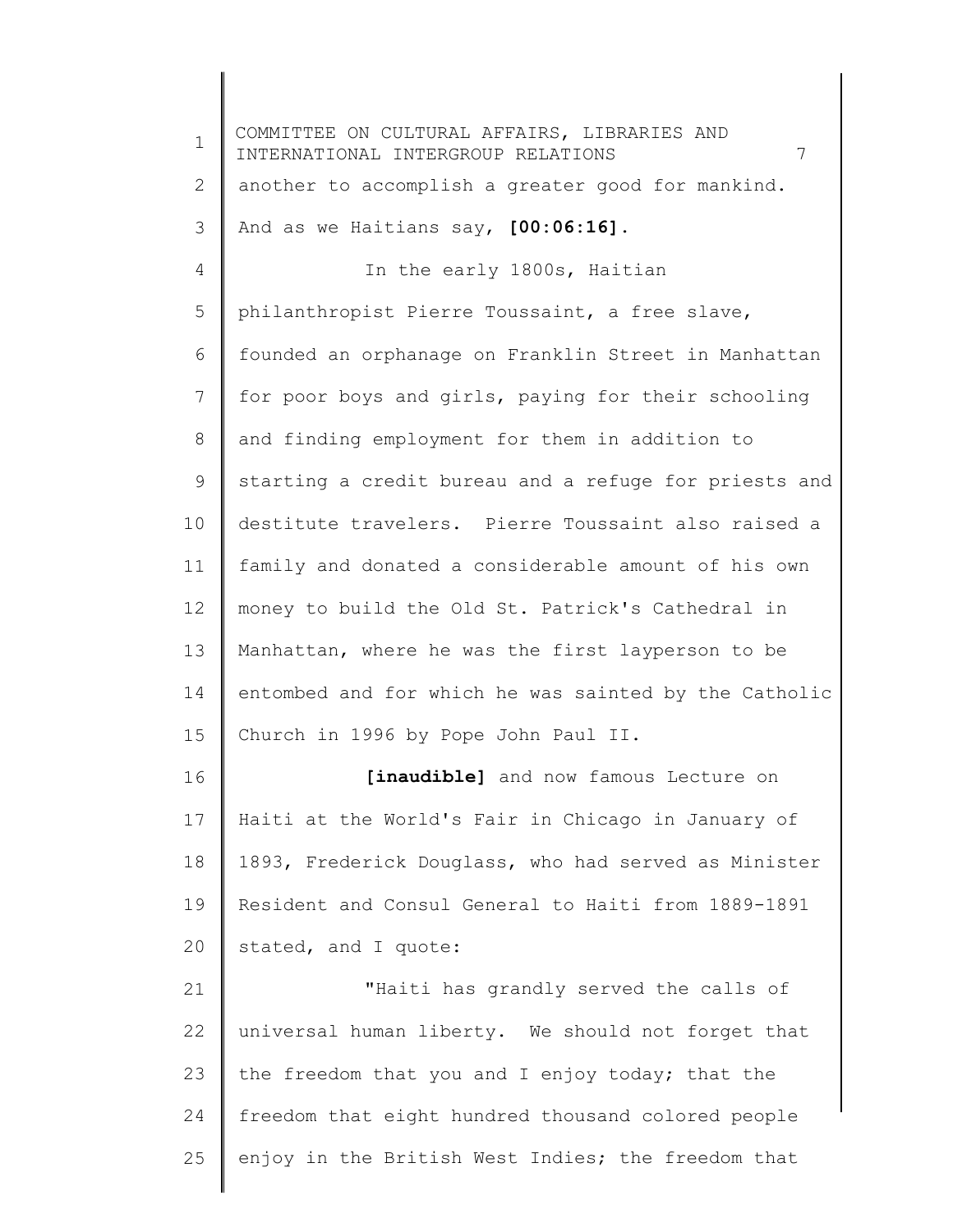| $\mathbf 1$     | COMMITTEE ON CULTURAL AFFAIRS, LIBRARIES AND<br>INTERNATIONAL INTERGROUP RELATIONS<br>8 |
|-----------------|-----------------------------------------------------------------------------------------|
| $\overline{2}$  | has come to the colored race the work over, is                                          |
| 3               | largely due to the brace stand taken by the black                                       |
| 4               | sons of Haiti."                                                                         |
| 5               | Today we are privileged to have with us                                                 |
| 6               | the wonderful sister [inaudible] Nicole Hollant;                                        |
| $\overline{7}$  | she's in the room and she's going to testify; she's a                                   |
| 8               | famous architect who has designed several significant                                   |
| 9               | site and buildings in New York City, including the                                      |
| 10              | African Burial Ground here in North [sic] Manhattan                                     |
| 11              | and The Ark of Return, a permanent memorial of the                                      |
| 12 <sup>°</sup> | United States and the United States Nations that                                        |
| 13              | serves as a tribute to the victims of slavery and the                                   |
| 14              | transatlantic slave trade.                                                              |
| 15              | All too frequently Haiti is only shown in                                               |
| 16              | the media when a natural disaster strikes or when we                                    |
| 17              | have political disasters; these unfortunate incidents                                   |
| 18              | do not and should not define Haitians, we are strong                                    |
| 19              | and courageous, determined and self-reliant people;                                     |
| 20              | we have dreams and we work every day to achieve them                                    |
| 21              | to make sure that we can provide a better future for                                    |
| 22              | our families and contribute to the community where we                                   |
| 23              | live [inaudible] United States of America.                                              |
| 24              | My resolution will help reshape the                                                     |
| 25              | association people conjure up when they think of                                        |
|                 |                                                                                         |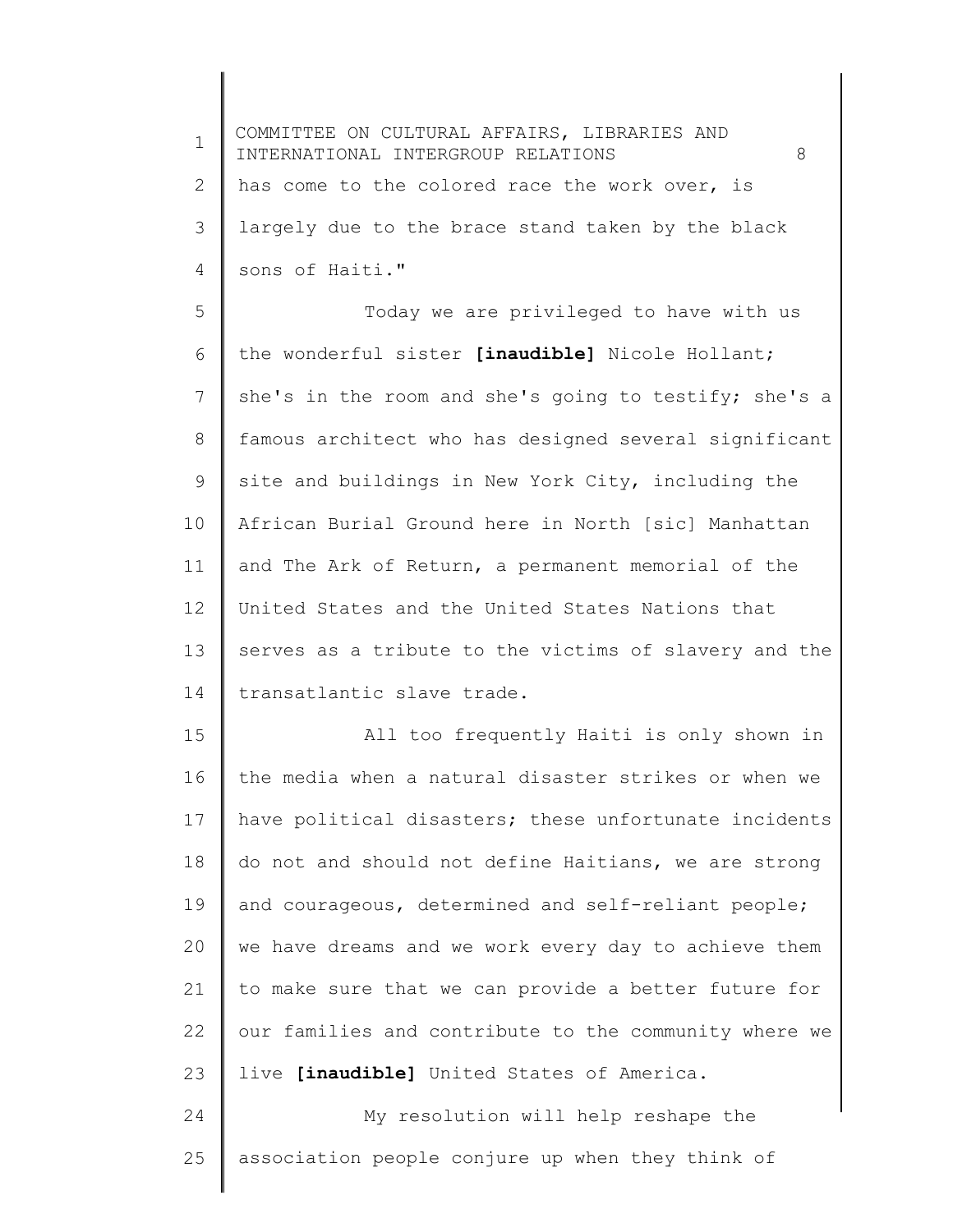| $\mathbf 1$ | COMMITTEE ON CULTURAL AFFAIRS, LIBRARIES AND<br>INTERNATIONAL INTERGROUP RELATIONS<br>9 |
|-------------|-----------------------------------------------------------------------------------------|
| 2           | Haiti, its focus [sic] and the incredible                                               |
| 3           | achievements of our Haitian ancestors, and the                                          |
| 4           | passing of this resolution will help the next                                           |
| 5           | generation realize it is up to them to do their part                                    |
| 6           | to continue to help this country; we all love the                                       |
| 7           | United States of America. This resolution will                                          |
| 8           | inspire my younger Haitian brothers and sisters to do                                   |
| 9           | their part for the betterment of the society and for                                    |
| 10          | the betterment of the United States of America.<br>We                                   |
| 11          | Haitians, we are doctors, nurses, scholars, taxi                                        |
| 12          | drivers, businessmen, businesswomen, artists,                                           |
| 13          | teachers, mothers, and fathers and through our                                          |
| 14          | elective work we have the power to continue to join                                     |
| 15          | our ancestors and contribute to make America stronger                                   |
| 16          | and greater.                                                                            |
| 17          | At this point I would like to ask all my                                                |
| 18          | colleagues to vote yes on these two resolutions, and                                    |
| 19          | thank you very much, Mr. Chair.                                                         |
| 20          | CHAIRPERSON VAN BRAMER: Thank you very                                                  |
| 21          | much, Council Member Eugene; I know we all appreciate                                   |
| 22          | your passions for this and I know all of the members                                    |
| 23          | of the committee are pleased to join in celebrating                                     |
| 24          | the contributions of Haitians and Haitian Americans                                     |
| 25          | to both the country and the City of New York. Now I                                     |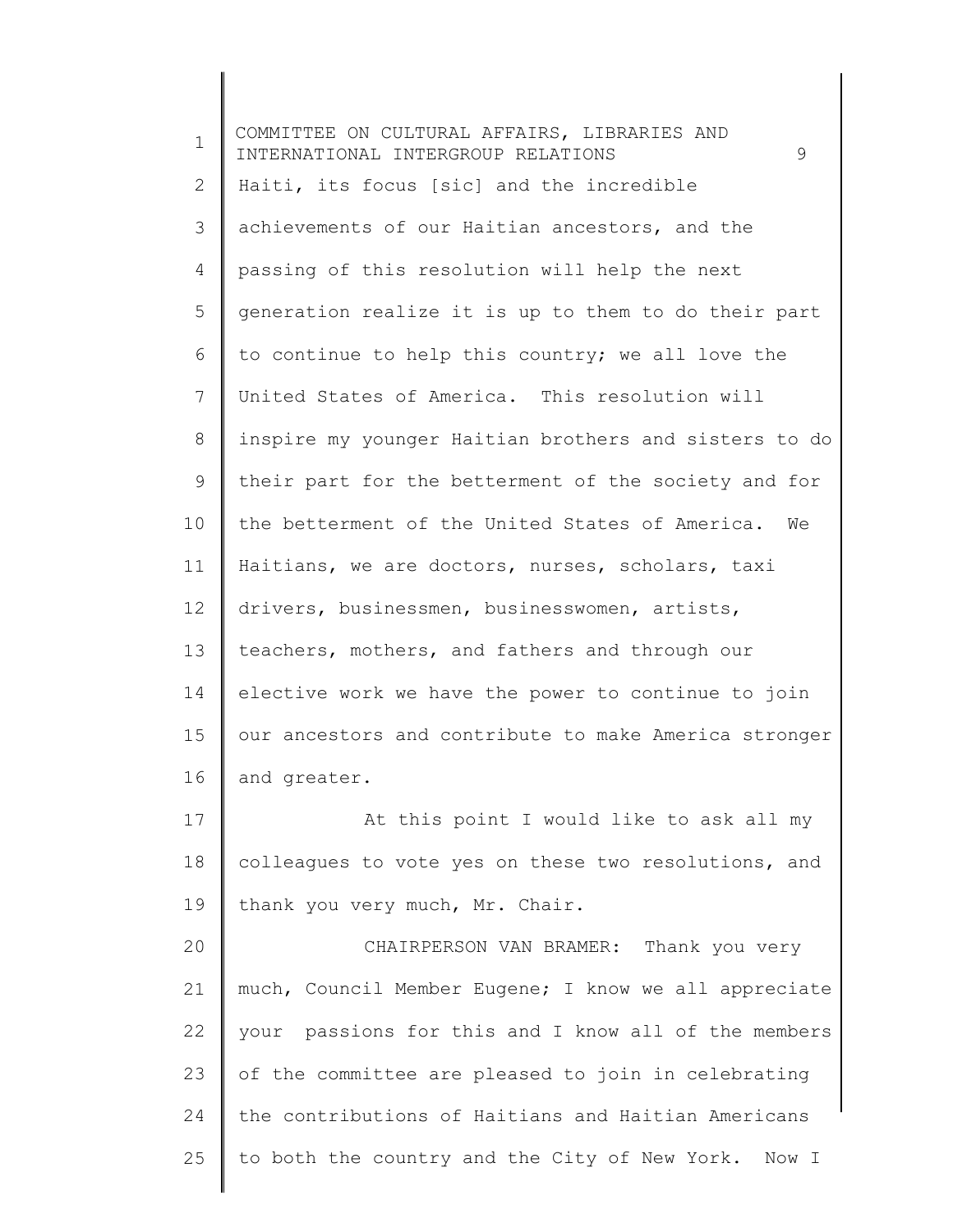| $\mathbf 1$ | COMMITTEE ON CULTURAL AFFAIRS, LIBRARIES AND<br>INTERNATIONAL INTERGROUP RELATIONS<br>10 |
|-------------|------------------------------------------------------------------------------------------|
| 2           | know we have three folks who would love to testify                                       |
| 3           | and will do so, but I also know that members of the                                      |
| 4           | committee have so many other meetings and other                                          |
| 5           | things to attend to, so I'd like to ask the clerk to                                     |
| 6           | call the vote right now so we can vote on this matter                                    |
| 7           | before we hear from some of the witnesses who would                                      |
| 8           | like to testify on this very important series of                                         |
| 9           | resolutions.                                                                             |
| 10          | COMMITTEE CLERK: William Martin,                                                         |
| 11          | Committee Clerk, roll call vote Committee on Cultural                                    |
| 12          | Affairs. Chair Van Bramer.                                                               |
| 13          | CHAIRPERSON VAN BRAMER: I vote aye.                                                      |
| 14          | COMMITTEE CLERK: Ferreras-Copeland.                                                      |
| 15          | COUNCIL MEMBER FERRERAS-COPELAND: I vote                                                 |
| 16          | aye.                                                                                     |
| 17          | COMMITTEE CLERK: Levin.                                                                  |
| 18          | COUNCIL MEMBER LEVIN: I vote aye.                                                        |
| 19          | COMMITTEE CLERK: Constantinides.                                                         |
| 20          | COUNCIL MEMBER CONSTANTINIDES: Aye.                                                      |
| 21          | COMMITTEE CLERK: Cumbo.                                                                  |
| 22          | COUNCIL MEMBER CUMBO: Permission to                                                      |
| 23          | explain my vote. I simply just wanna thank Council                                       |
| 24          | Member Mathieu Eugene as the first Haitian elected in                                    |
| 25          | the City Council; we are very proud of the work that                                     |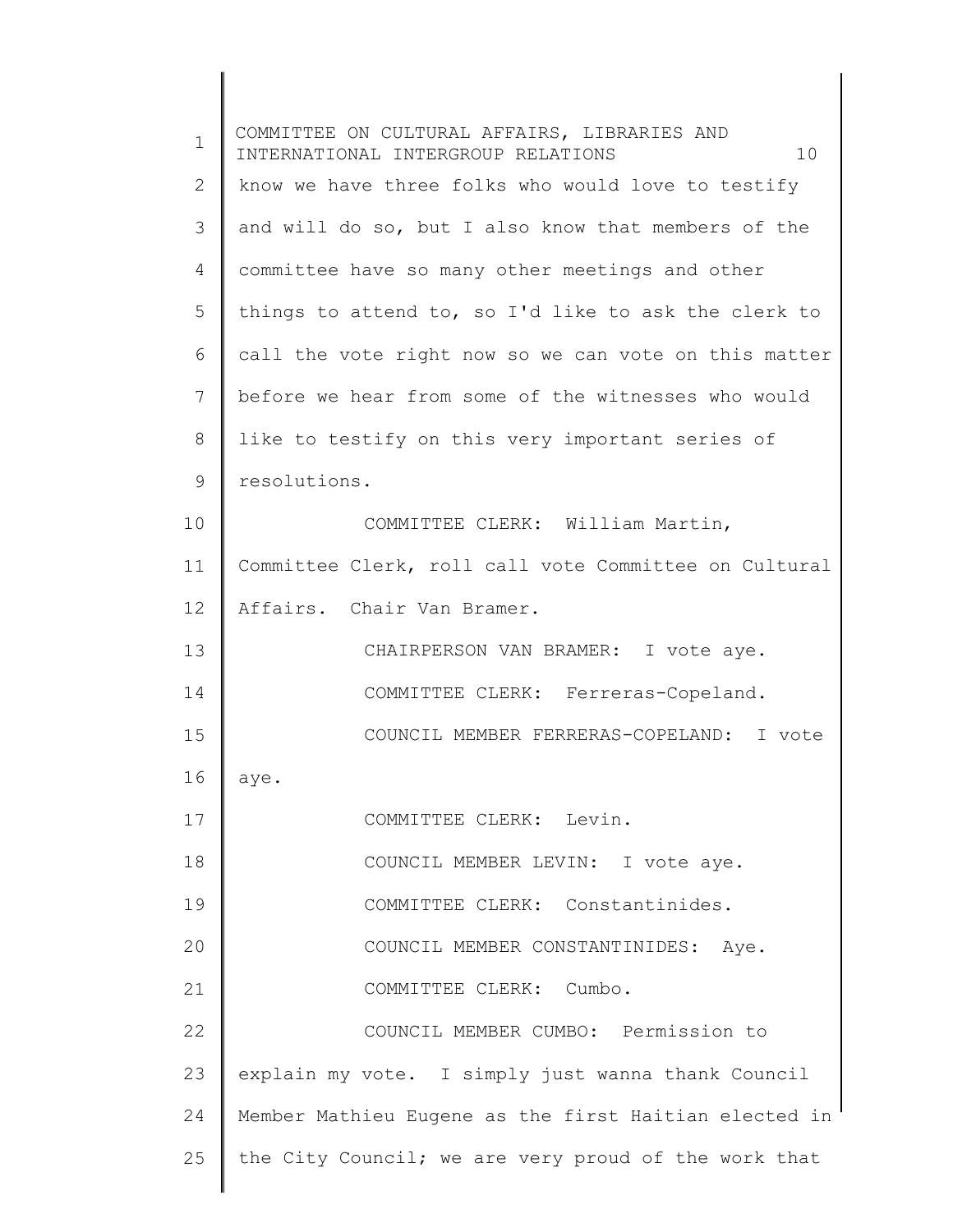1 2 3 4 5 6 7 8 9 10 11 12 13 14 15 16 17 18 19 20 21 22 23 24 25 COMMITTEE ON CULTURAL AFFAIRS, LIBRARIES AND INTERNATIONAL INTERGROUP RELATIONS 11 you do and that you continue to be a voice for the Haitian community and all the people of the African diaspora; you've made history today and I vote aye. COMMITTEE CLERK: Rosenthal. COUNCIL MEMBER ROSENTHAL: **[inaudible]** [laughter] I proudly vote aye and congratulations, Dr. Eugene [sic]. COUNCIL MEMBER EUGENE: Thank you. Thank you. COMMITTEE CLERK: By a vote of 6 in the affirmative, 0 in the negative and no abstentions, both resolutions have been adopted by the committee. CHAIRPERSON VAN BRAMER: Congratulations, Dr. Eugene. Now I'd like to call up… [crosstalk] COUNCIL MEMBER EUGENE: Thank you. CHAIRPERSON VAN BRAMER: Nicole Hollant-Denis, Judith Destin and James Debrosse. If the three of you would come to the witness table and then you can feel free to deliver your testimony in the order that we called, so maybe Nicole first, Judith second; then James third. NICOLE HOLLANT-DENIS: Good morning everyone -- oh much better.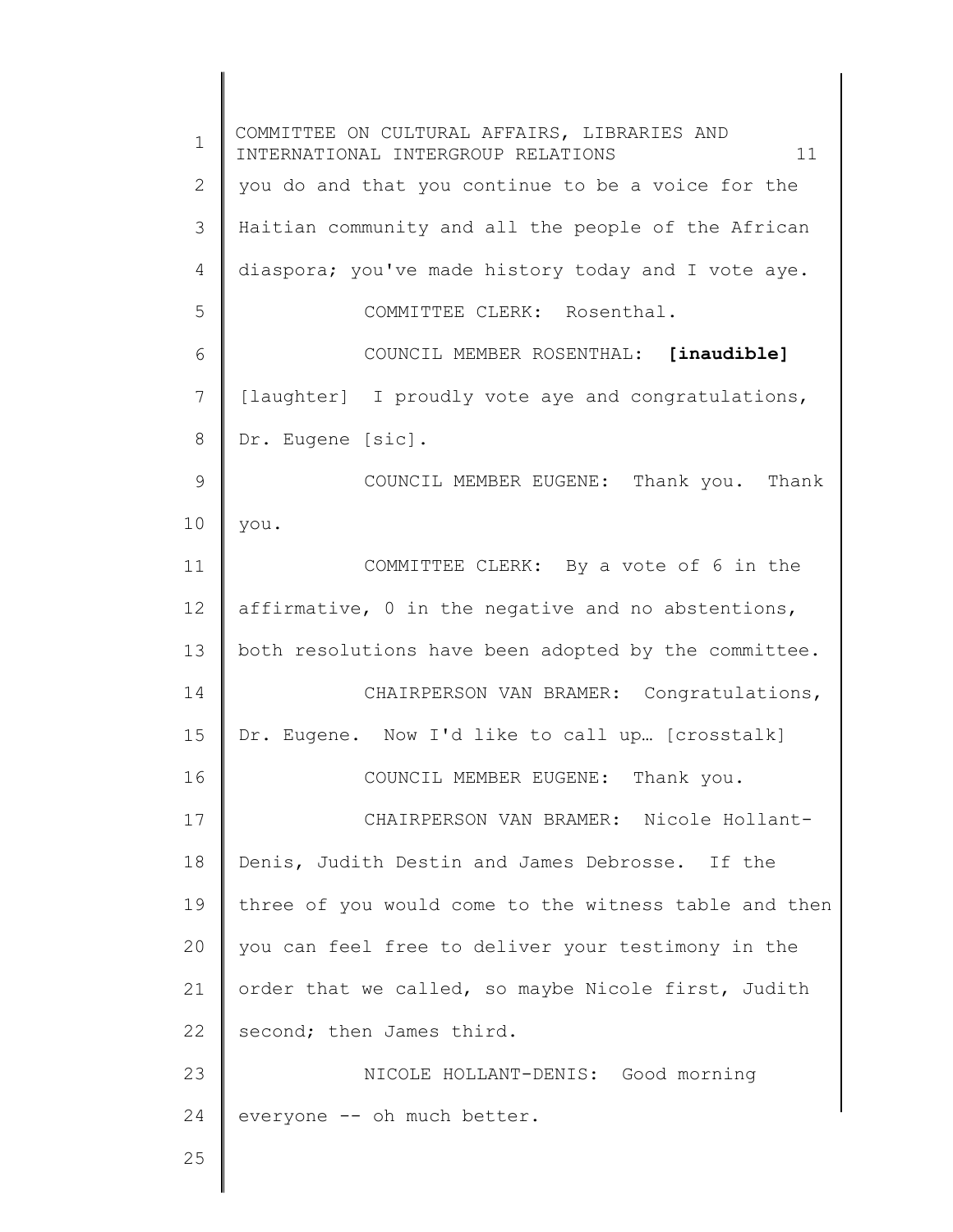1 2 3 4 5 6 7 8 9 10 11 12 13 14 15 16 17 18 19 20 21 22 23 24 25 COMMITTEE ON CULTURAL AFFAIRS, LIBRARIES AND INTERNATIONAL INTERGROUP RELATIONS 12 I'd like to first of all thank you Councilman Eugene for inviting me this morning. I'd like to thank members of the Council, Councilman James Van Bramer and the distinguished council members. This is the first time that I've been asked to testify on behalf of a national holiday, so I ask, what should I do; I was asked to talk about my accomplishments, which I don't normally do; I usually talk about my architecture, so I prepared this testimony. It is a great and deeply solemn honor for me to be here today providing this testimony in full support of the proposed resolutions 0664-A and 0687-A to the New York City Committee on Cultural Affairs, Libraries, International Intergroup Relations for the introduction into law the City and nationwide celebration of October 9th Haitian Day. I represent a number of very hardworking Haitian American professionals who not only bring a high level of competency to our industries here in our beloved United States of America, but who also bring a very high level of passion and dedication; what I refer to sometimes as Haitian passion and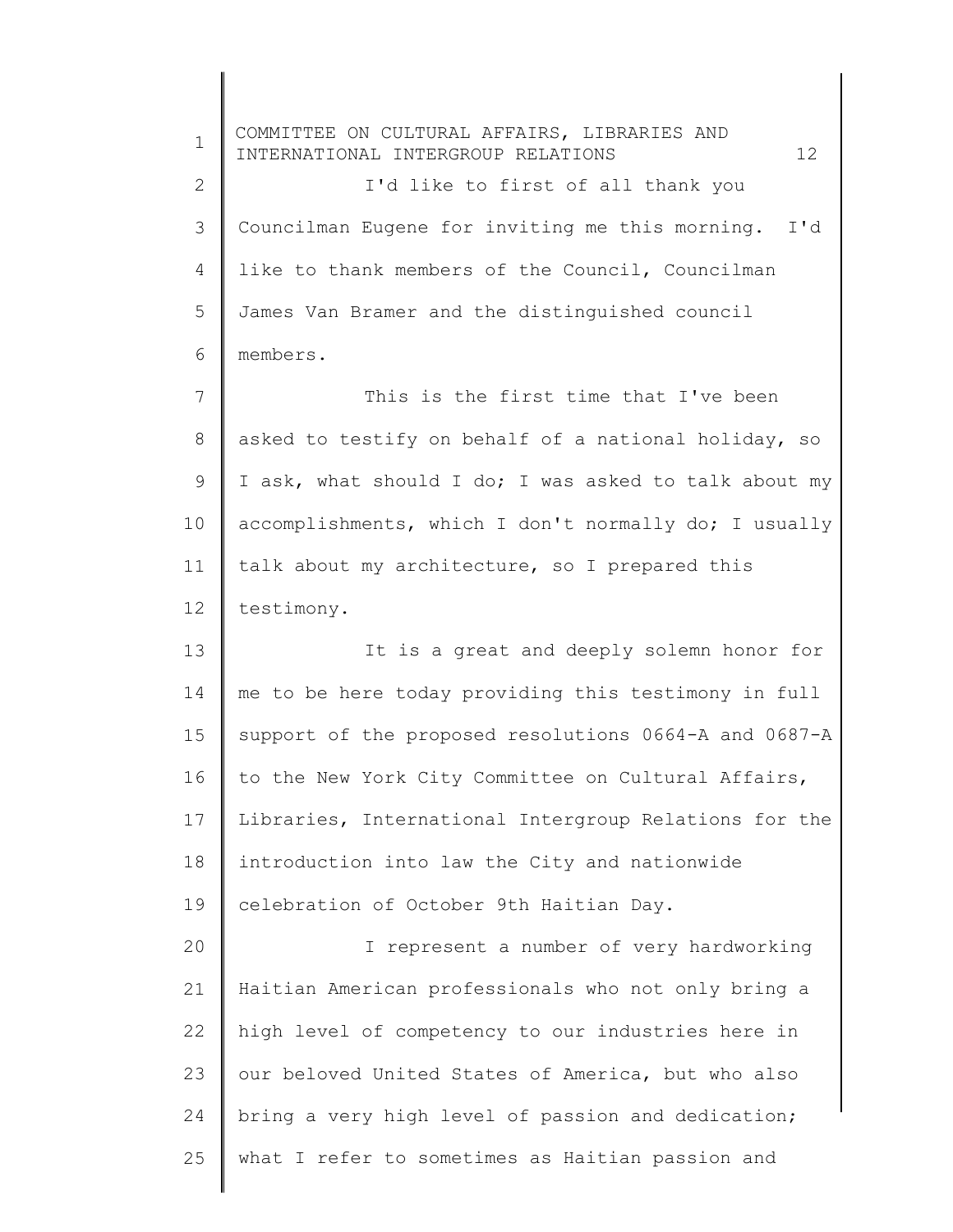| $\mathbf 1$  | COMMITTEE ON CULTURAL AFFAIRS, LIBRARIES AND<br>INTERNATIONAL INTERGROUP RELATIONS<br>13 |
|--------------|------------------------------------------------------------------------------------------|
| $\mathbf{2}$ | dedication. I also represent a very small number of                                      |
| 3            | Haitian American women who are licensed architects in                                    |
| 4            | our beloved country.                                                                     |
| 5            | My name is Nicole Hollant-Denis, as you                                                  |
| 6            | already heard; I am owner of Aarris Architects and                                       |
| 7            | Associates, LLC; best known for my design work on the                                    |
| 8            | African Burial Ground National Monument, along with                                      |
| 9            | my esteemed colleagues, and for other notable work in                                    |
| 10           | the city, including the Business School at Columbia                                      |
| 11           | University and other work.                                                               |
| 12           | Born of Haitian descent in Brooklyn, New                                                 |
| 13           | York, several years ago as a young person I was                                          |
| 14           | determined to find a way to give back to our                                             |
| 15           | struggling community through art and architecture.                                       |
| 16           | At Cornell University I traveled to Japan; throughout                                    |
| 17           | parts of Europe studying architecture; never learning                                    |
| 18           | anything about countries [sic] my family was from, I                                     |
| 19           | took the option of creating an independent thesis                                        |
| 20           | study on Haiti and learned her incredible struggles                                      |
| 21           | towards freedom from France and the transatlantic                                        |
| 22           | slave trade. At the center of this amazing story is                                      |
| 23           | what is today on the world heritage list; a fortress                                     |
| 24           | close to 3,000 feet up on Haiti's highest mountain                                       |
| 25           |                                                                                          |
|              |                                                                                          |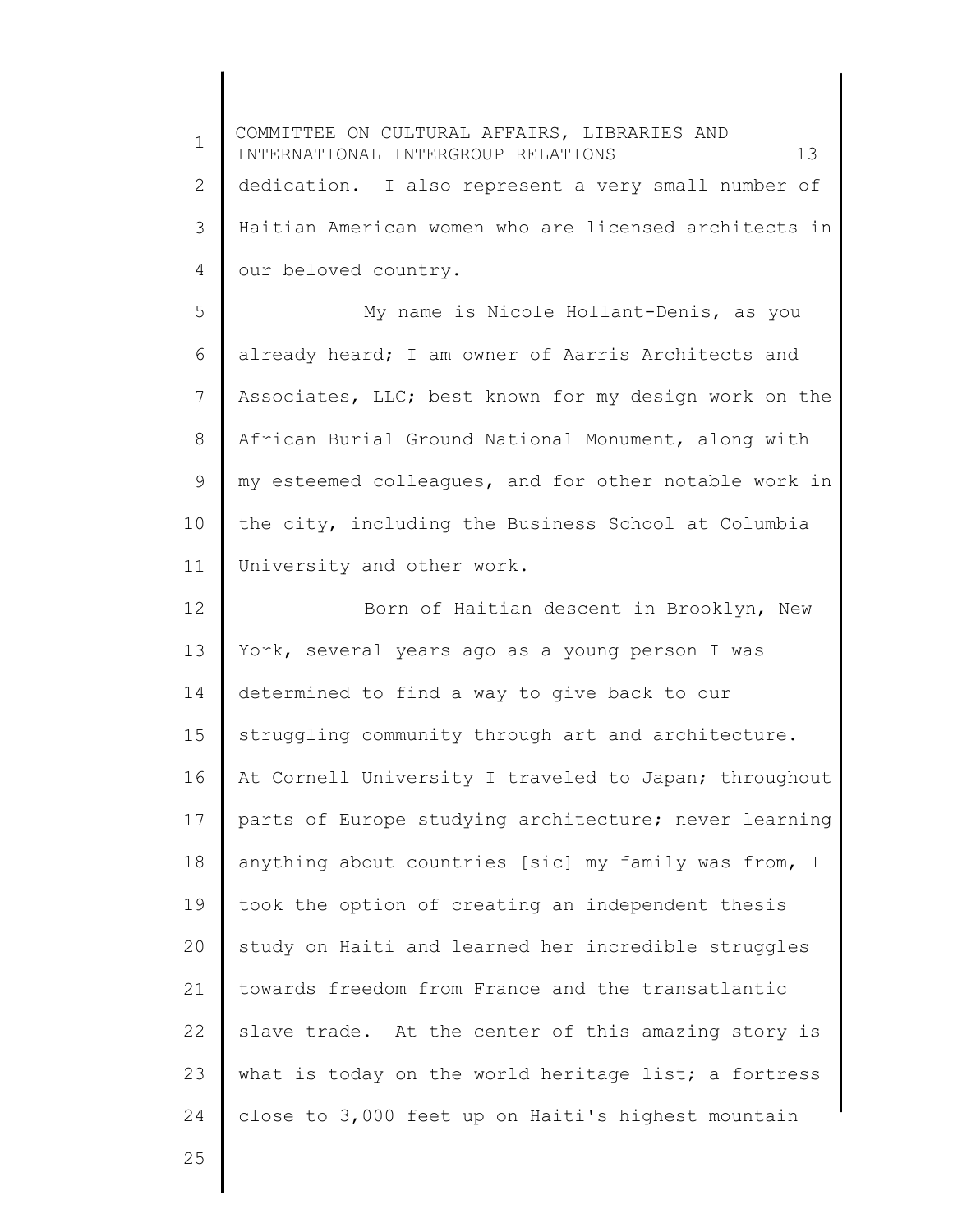1 2 3 4 5 6 7 8 9 10 11 12 13 14 15 16 17 18 19 20 21 22 23 24 25 COMMITTEE ON CULTURAL AFFAIRS, LIBRARIES AND INTERNATIONAL INTERGROUP RELATIONS 14 peak, spanning approximately 350,000 sq. ft.; I immediately fell in love with **[00:16:25]**. I created a memorial of the Unknown Maroon [sic] Memorial Museum Convention Center, conceptually, and named it in reference to the statue **[00:16:42]**. After working for a number of years, I became licensed in 1996; one out of approximately 96 minority women who were licensed to practice architecture in the United States at the time; out of 100,000 people that are licensed to practice architecture in the United States, there are less than .02 that are Haitian American women, so I could basically have a small cocktail party in my living room and invite them all; we all know each other quite well, actually. After working for more years, I completed my graduate degree at Harvard University in 2000; in 2001 I founded and co-owned Aarris Architects; with the design concepts from which I developed my undergraduate thesis we developed the African Burial Ground National Memorial in Downtown Manhattan. In 2004, through a very competitive process provided by the General Services Administration, we were selected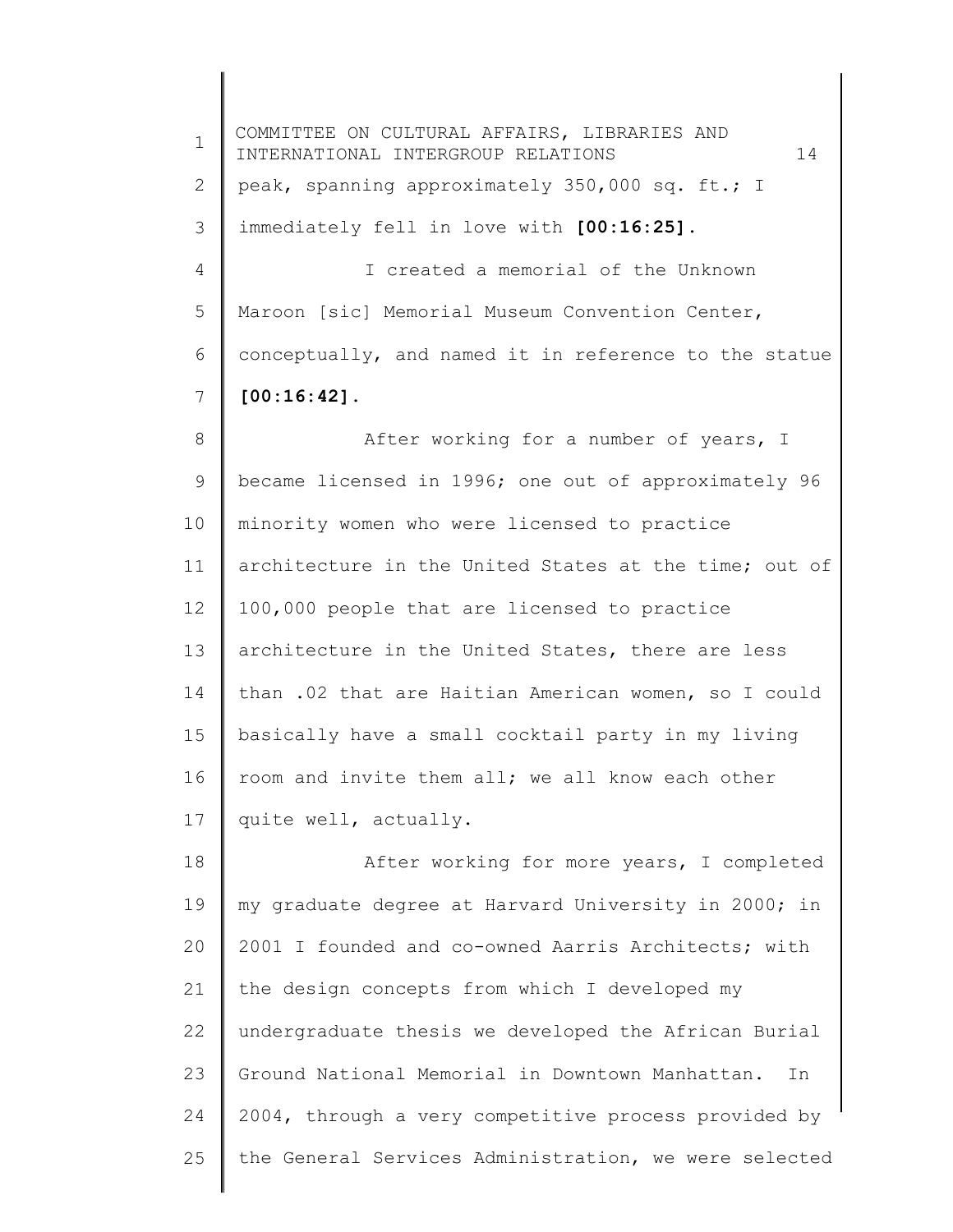1 2 3 4 5 COMMITTEE ON CULTURAL AFFAIRS, LIBRARIES AND INTERNATIONAL INTERGROUP RELATIONS 15 as winners. In 2007, we created a memorial that respectfully pays homage to our ancestors, the men, women, children and infants who were laid to rest at this sacred site.

6 7 8 9 10 11 12 One of the most startling facts uncovered by the archaeological research was that more than 60 percent of the remains found were of young children under the age of 12; as a new mother at the time, I was completely heartbroken. It is our prayer that we have captured a memorial that provides our city with inspiration and healing for all those who visit.

13 14 15 16 17 18 19 20 21 22 23 24 In conclusion, what this resolution means to me is that we are acknowledging and embracing Haitian Americans in all walks of life who have sacrificed their days and in many instances have died for the good of our beloved country. Also, some try to divide us into winners and losers; what has become self-evident is that if one of us loses; then we all lose; the only way to win is to link together; after all, we are one in God. I guess you already voted, but I'm pleading for support of the Haitian American Heritage Day and I wanna thank you all. Thank you so very much. Thank you.

25

CHAIRPERSON VAN BRAMER: Thank you.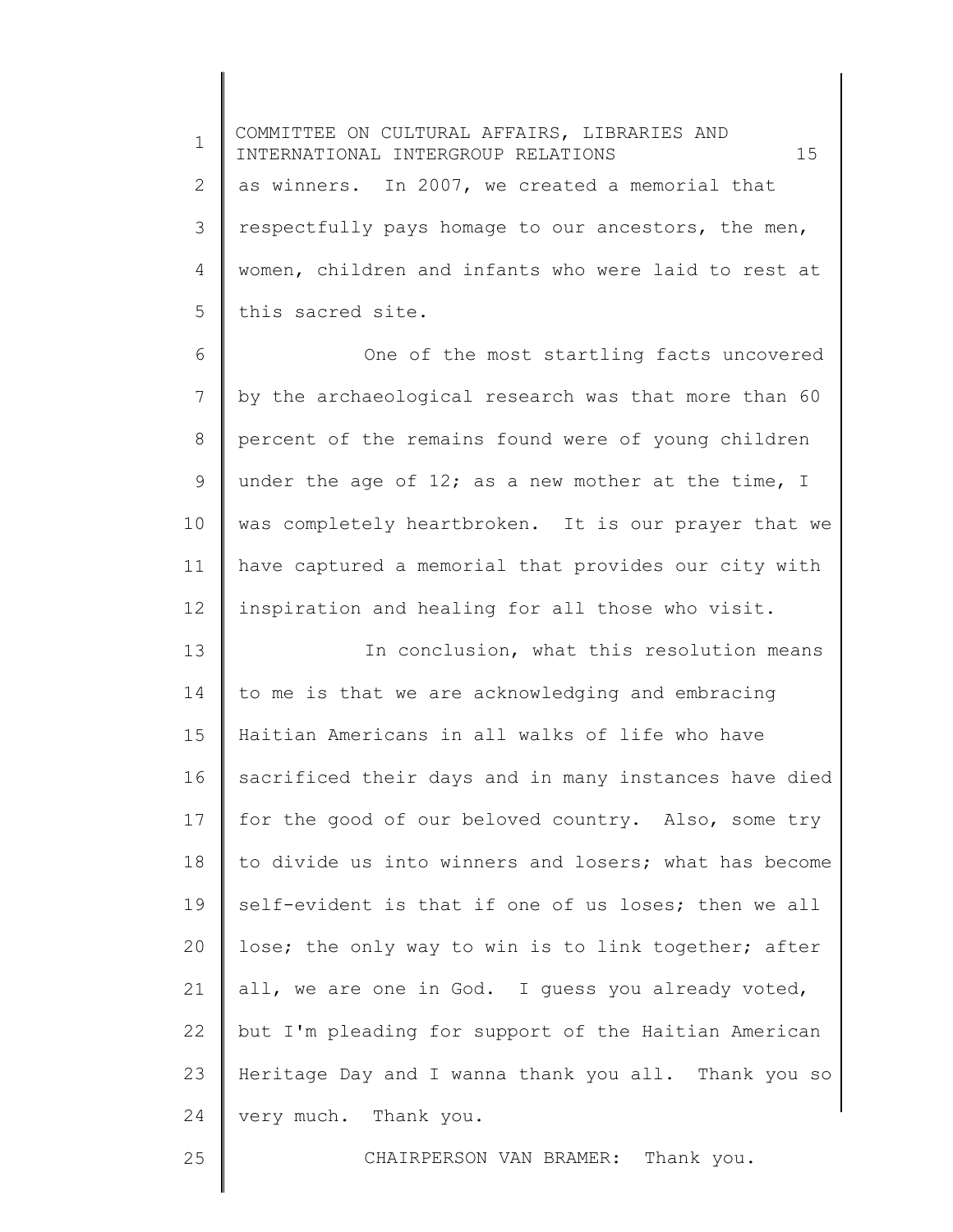1 2 3 4 5 6 7 8 9 10 11 12 13 14 15 16 17 18 19 20 21 22 23 24 25 COMMITTEE ON CULTURAL AFFAIRS, LIBRARIES AND INTERNATIONAL INTERGROUP RELATIONS 16 JUDITH DESTIN: Thank you, Nicole. Hello, good morning. My name is Judith Destin and I am here to thank the City Council for voting, especially the Cultural Arts Committee, for voting on behalf of this law and it is an honor and pleasure because of the fact that I am a Haitian American, born here through… by Haitian immigrant parents who worked… who still live here and who have taught me that it is important to always identify with your culture and be proud of your culture. Growing up in Brooklyn, New York it was very difficult for Haitian Americans to identify being Haitian Americans because of the language barrier; because of the culture barriers, and a lot of times we were bullied, we were ostracized; I grew up knowing that Haitian Americans like myself wouldn't even speak Creole because of the fact that it wasn't popular, cool to be Haitian. However, throughout the years we have seen how the Haitian community has brought up itself in so many regards, including business, culture, arts, music, as well as politics and we congratulate Mathieu Eugene for bringing this on because it's imperative for our community to know that we are supported and that we are valued,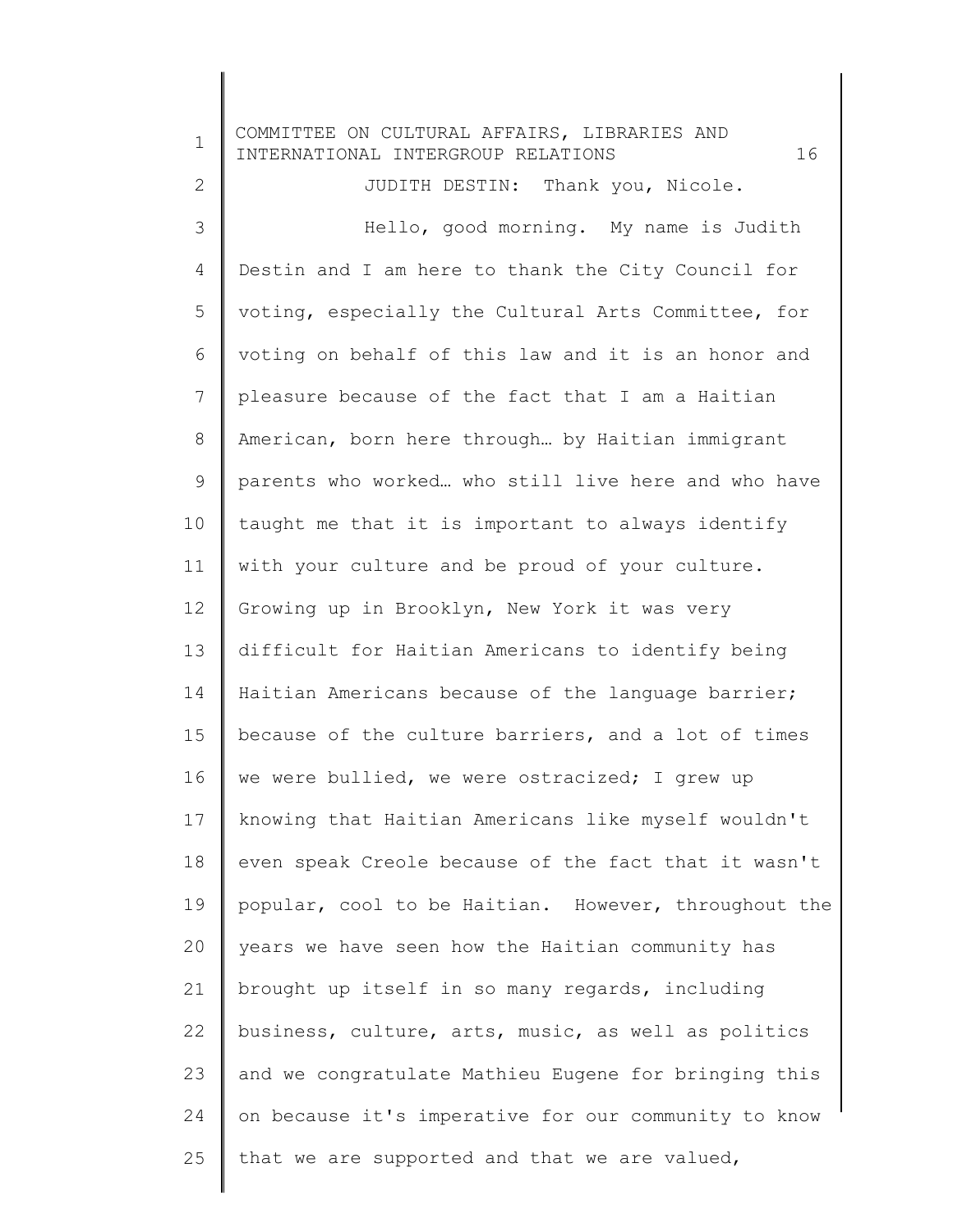| $\mathbf 1$  | COMMITTEE ON CULTURAL AFFAIRS, LIBRARIES AND<br>17<br>INTERNATIONAL INTERGROUP RELATIONS |
|--------------|------------------------------------------------------------------------------------------|
| $\mathbf{2}$ | especially for the historic and contributions that we                                    |
| 3            | have achieved. And I brought my daughter along, just                                     |
| 4            | to show her that it's important that we, as Haitian                                      |
| 5            | Americans we matter and we are continuing to build                                       |
| 6            | and to build our community to show the many aspects                                      |
| 7            | that we do and it's a wonderful day and it's a                                           |
| 8            | beautiful day to thank you all for passing this bill,                                    |
| 9            | because it's important for our community. And me, as                                     |
| 10           | a Haitian American growing up and seeing this, it's                                      |
| 11           | an historic day and I am so pleased and honored.                                         |
| 12           | So my contributions; I work at the                                                       |
| 13           | Brooklyn District Attorney's Office in the Office of                                     |
| 14           | Public Engagement and I also have a nonprofit, Destin                                    |
| 15           | Stars Daycare, where we're building [sic] little                                         |
| 16           | people to grow up to their full potential; I also                                        |
| 17           | serve on Community Board 17, so for me it's a                                            |
| 18           | wonderful thing that I'm contributing to my community                                    |
| 19           | and thank you all for this great honor.                                                  |
| 20           | CHAIRPERSON VAN BRAMER: Thank you.                                                       |
| 21           | Last, but not least.                                                                     |
| 22           | JAMES DEBROSSE: Good morning, my name                                                    |
| 23           | is [interpose, background comments] is it on? Can                                        |
| 24           | you hear me? Okay.                                                                       |
| 25           |                                                                                          |
|              |                                                                                          |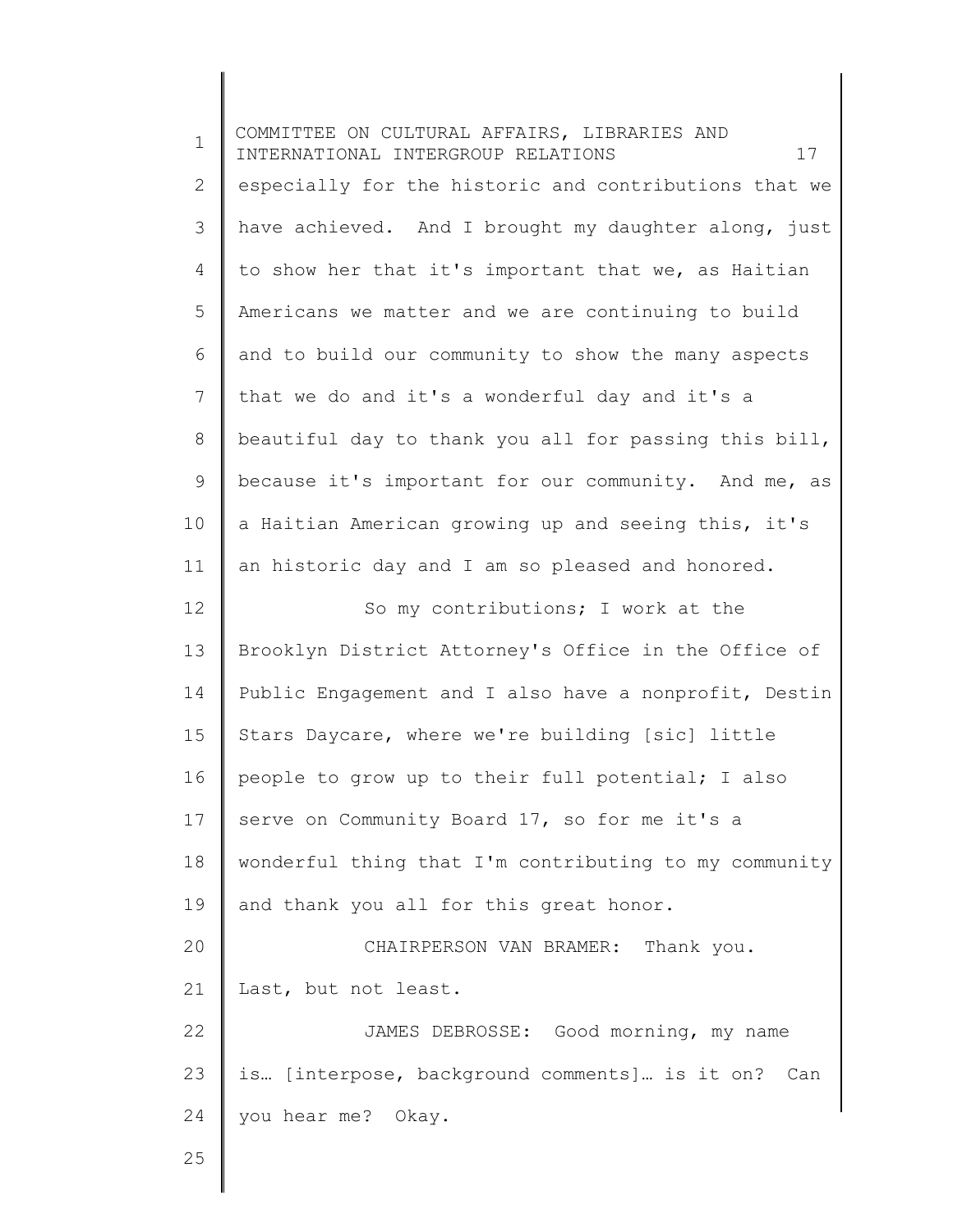1 2 3 4 5 6 7 8 9 10 11 12 13 14 15 16 17 18 19 20 21 22 23 24 COMMITTEE ON CULTURAL AFFAIRS, LIBRARIES AND INTERNATIONAL INTERGROUP RELATIONS 18 Good morning, my name is James Debrosse, Haitian American attorney, born and raised in Manhattan; my first office was in Brooklyn; my second one is in Queens; I've been serving the community for over 25 years as a general practice attorney, so I know how important these two resolutions are. As a Haitian American attorney I realize that the Haitian community has not been given enough credit for what we have contributed to New York and the United States in general since 1776 and one way that is done is not talking about the history of Haitian contributions; and Dr. Mathieu said, back in 1779 over 500 Haitian soldiers came from the island of Saint-Domingue, which is called Haiti now, came and helped turn the American Revolution around against the British and would help us to gain our independence; that's very important, but it's not in the history books; I think it should be. Then we have like Jean Point Du Sable who discovered Chicago in the late 1700s; then we have Brigadier General **[inaudible]**; he built forts for the colonists in the 1700s to fight against the British and who was a West Point graduate; he also was of

Haitian descent; most people don't know about him,

25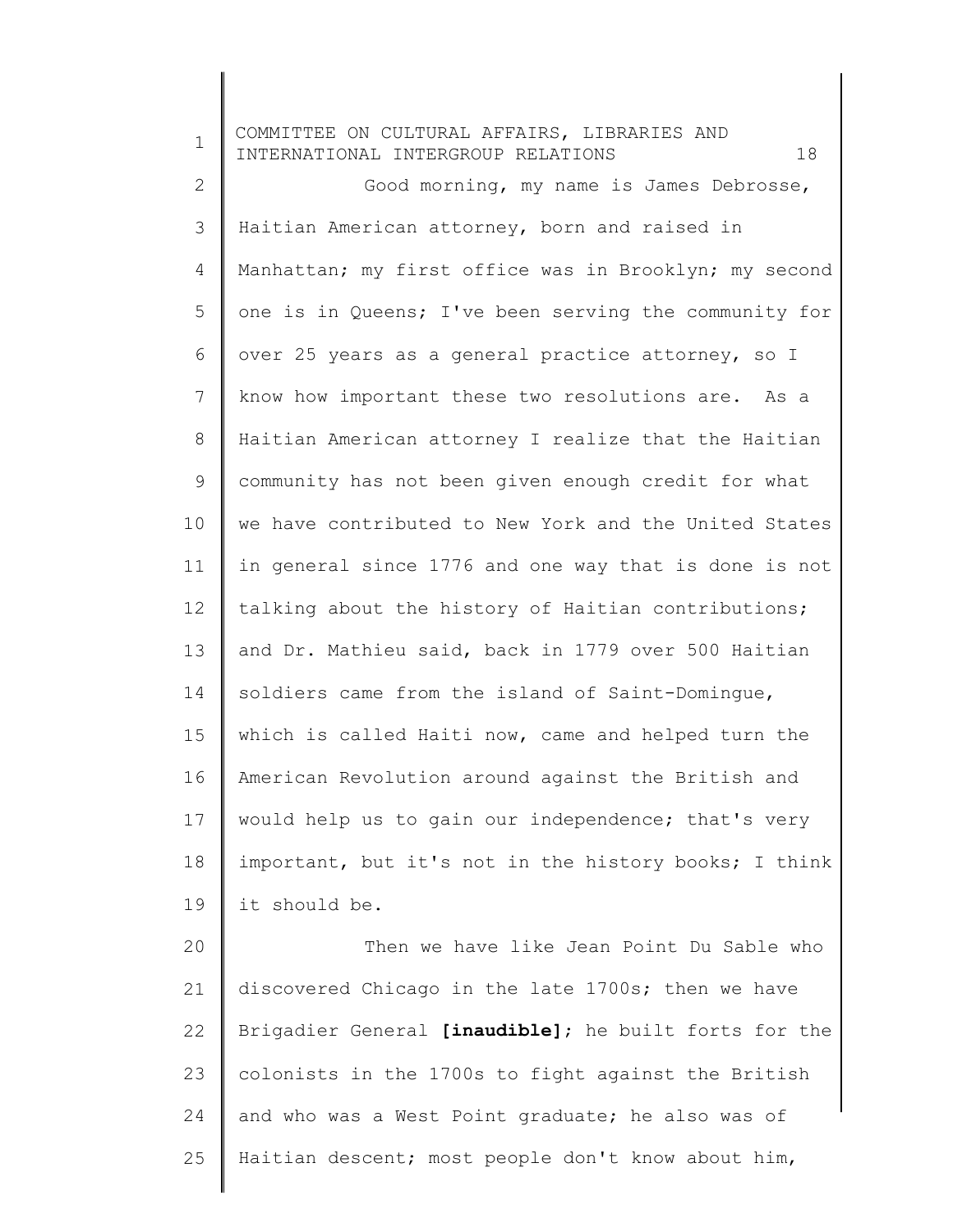1 2 3 4 5 6 7 8 9 10 11 12 13 14 15 16 17 18 19 20 21 22 23 24 COMMITTEE ON CULTURAL AFFAIRS, LIBRARIES AND INTERNATIONAL INTERGROUP RELATIONS 19 but we should talk about him. Then we have the famous actors/actresses; we have like Garcelle Beauvais, who was on *The Jamie Foxx Show* for years; she's Haitian; we have the athletes, like Jason Pierre-Paul, the giant; we have Jozy Altidore, U.S. Men's Soccer Team, national team; we have Blake Griffin, from the Clippers; I didn't even know he was Haitian until two days ago. Then we have the famous politicians, like Councilman Eugene, first Haitian elected official in New York City, period; he continues to make history. Then we have prominent Haitians, like Jacques Jiha, New York City Commissioner of Finance, first New York City commissioner to be appointed by any mayor ever; he's doing a great job. In Congress we have the first Haitian congress member, Mia Love; she's in Congress and she's Haitian. But one of the things we don't talk about is the economic contribution Haitians have contributed to the U.S. in general. Haitians are -- I don't know -- it's in their blood, but they like to be entrepreneurs; there are thousands of Haitian entrepreneurs all over New York City and Florida and

New Jersey contributing to the economy, creating

25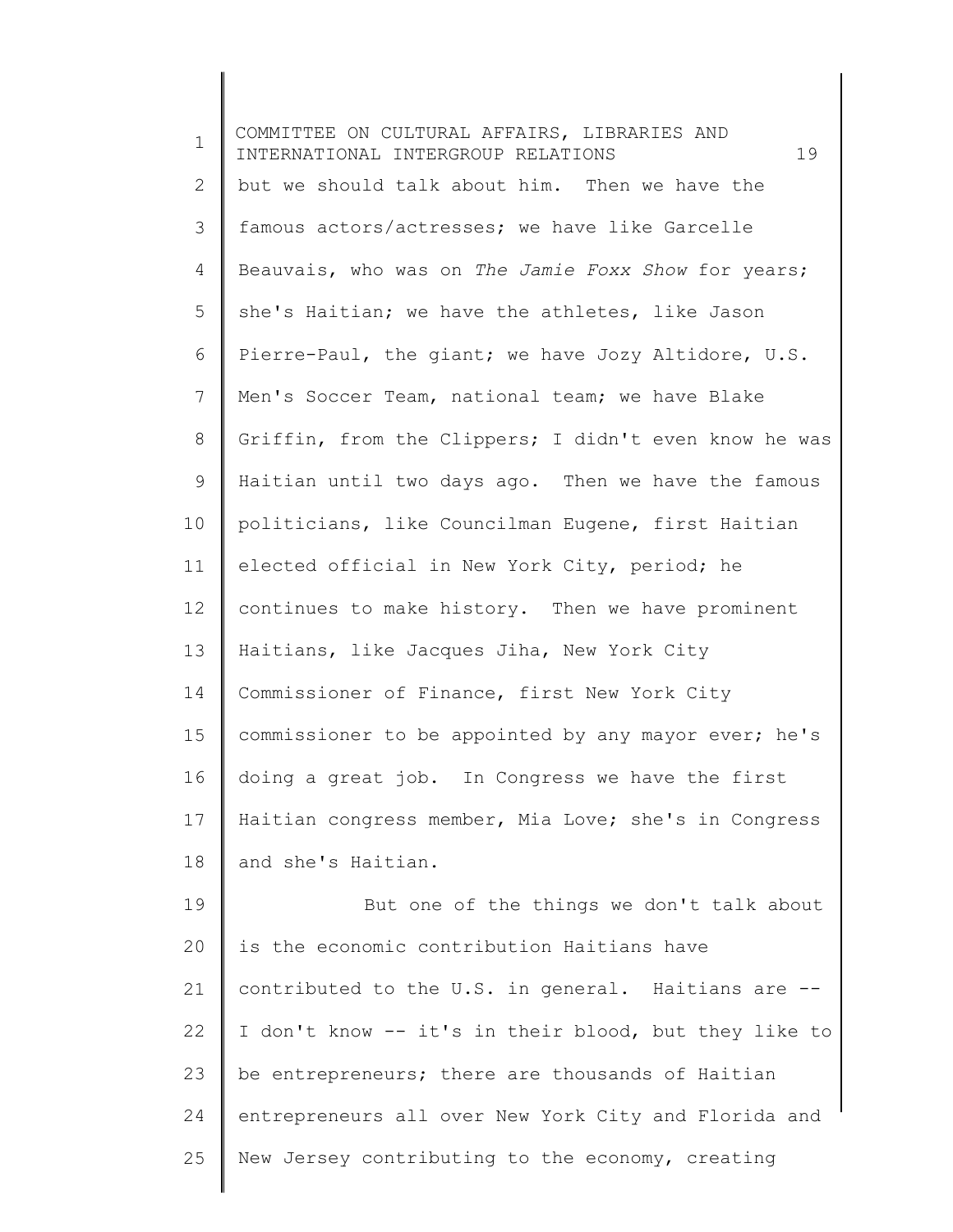| $\mathbf 1$  | COMMITTEE ON CULTURAL AFFAIRS, LIBRARIES AND<br>INTERNATIONAL INTERGROUP RELATIONS<br>20 |
|--------------|------------------------------------------------------------------------------------------|
| $\mathbf{2}$ | jobs, millions thousands of jobs, you know from taxi                                     |
| 3            | drivers to doctors, to lawyers, architects,                                              |
| 4            | engineers. We thrive on creating businesses and                                          |
| 5            | jobs; the restaurants, the restaurants are all over                                      |
| 6            | the place; in Florida we've got Little Haiti; over                                       |
| 7            | here, if you go up and down [inaudible] Avenue or                                        |
| $\,8\,$      | Church Avenue, Nostrand Avenue, you'll see hundreds                                      |
| 9            | of Haitian businesses; all these things contribute to                                    |
| 10           | the New York City economy, New York State economy and                                    |
| 11           | the country in general, so that should be given some                                     |
| 12           | kind of credit.                                                                          |
| 13           | We also have a bunch of Haitian American                                                 |
| 14           | judges that people don't -- like right across the                                        |
| 15           | street, Judge [inaudible] in U.S. Immigration; she's                                     |
| 16           | Haitian, but a lot of people don't know that. But we                                     |
| 17           | Haitians are proud to have Haitians high up in                                           |
| 18           | stature contributing.                                                                    |
| 19           | Finally, I just wanna say; they should                                                   |
| 20           | always be given credit where credit is due; not                                          |
| 21           | matter what your background, you should be given                                         |
| 22           | credit. So I think these two resolutions, Res. 0664-                                     |
| 23           | 2015 and 0687 should be voted on in favor of, like                                       |
| 24           | you have to day; thank you, but it should also go to                                     |
| 25           | the governor's office and also to the President's                                        |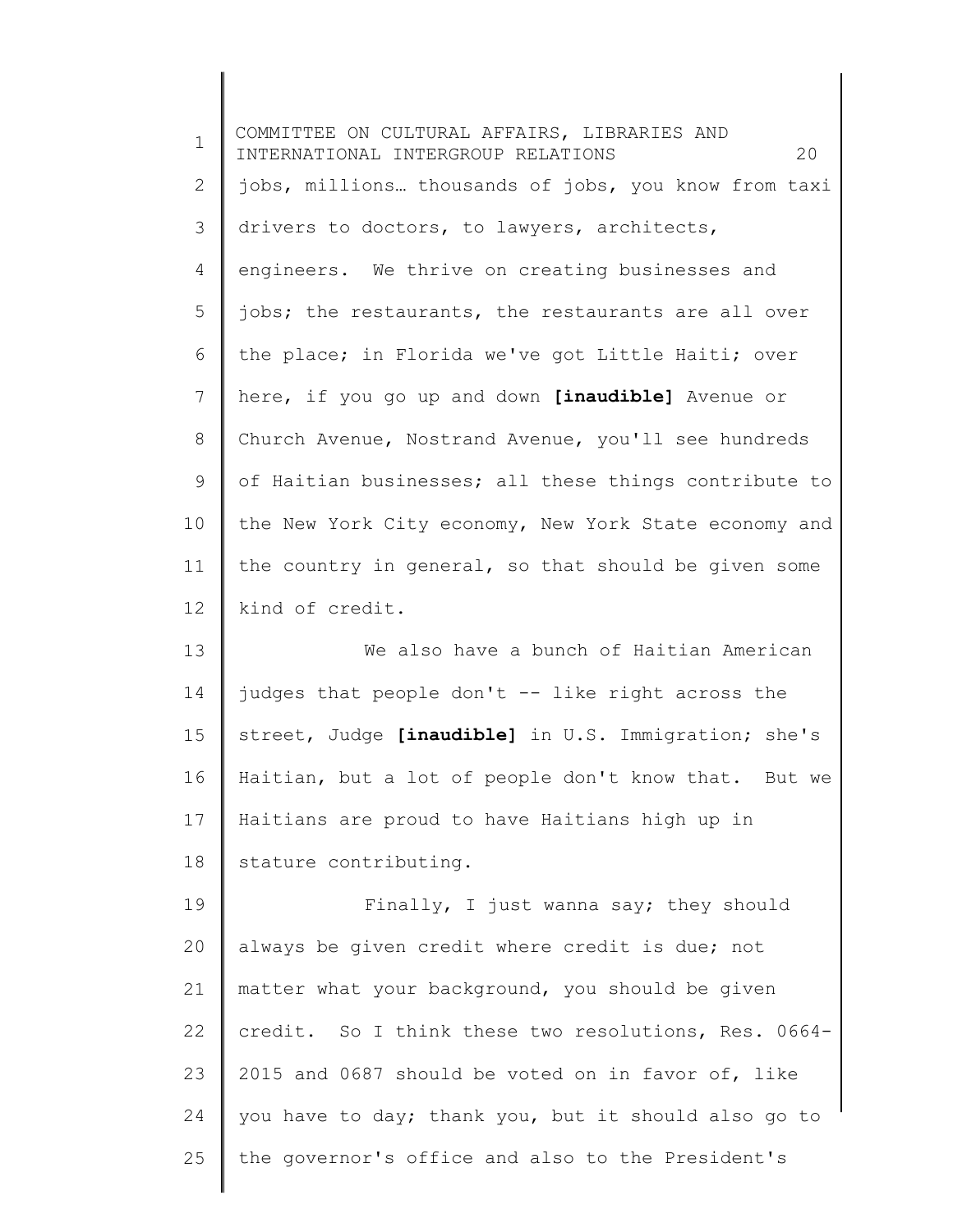| $\mathbf 1$  | COMMITTEE ON CULTURAL AFFAIRS, LIBRARIES AND<br>INTERNATIONAL INTERGROUP RELATIONS<br>21 |
|--------------|------------------------------------------------------------------------------------------|
| $\mathbf{2}$ | office so that the whole country every Haitian,                                          |
| 3            | primarily [sic] in New York and Florida, so these two                                    |
| 4            | states know the Haitians more than the other 48                                          |
| 5            | states, but the whole country should know the                                            |
| 6            | contributions of the Haitian community through the                                       |
| 7            | United States and I think this is the first step, so                                     |
| 8            | I wanna thank you all. Thank you. Thank you.                                             |
| 9            | CHAIRPERSON VAN BRAMER: Thank you all                                                    |
| 10           | very much for being here and for sharing so much                                         |
| 11           | history and culture with us all; I knew some of the                                      |
| 12           | individuals that you spoke of, but not all of them,                                      |
| 13           | so I think we've all learned a little something                                          |
| 14           | today.                                                                                   |
| 15           | I wanna thank you all; I wanna thank                                                     |
| 16           | Council Member Eugene for bringing this very                                             |
| 17           | important day to the City of New York, proud that our                                    |
| 18           | committee could support this resolution. As you saw                                      |
| 19           | already, we have voted it out of committee, but now                                      |
| 20           | it goes to the Full City Council in a couple of                                          |
| 21           | hours, where I expect it to be passed unanimously.                                       |
| 22           | So with that I want to excuse the three                                                  |
| 23           | witnesses; thank you so much for being here. I want                                      |
| 24           | to recognize that we've been joined by Council Member                                    |
| 25           | Elizabeth Crowley from Queens and we are waiting for                                     |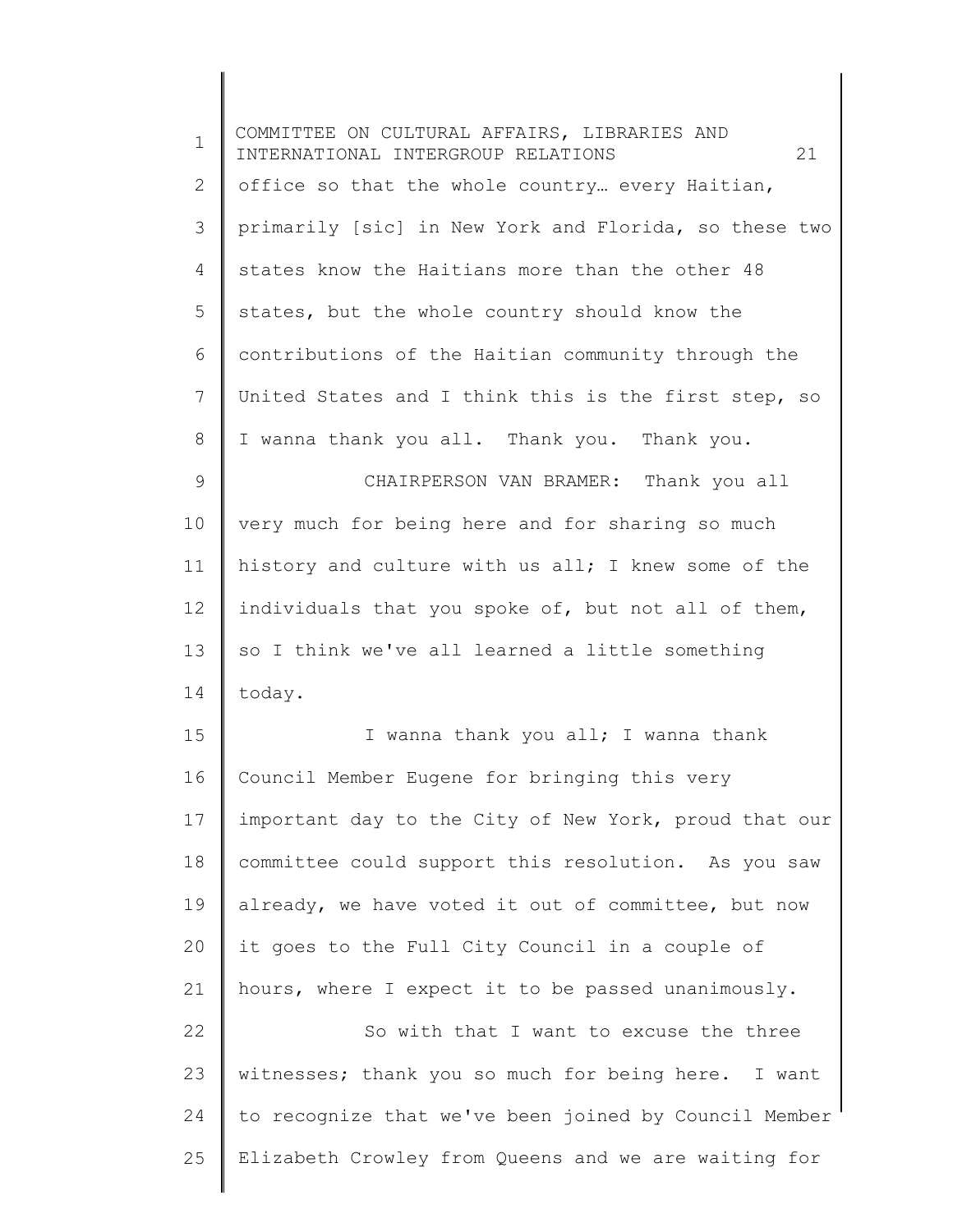| $\mathbf 1$ | COMMITTEE ON CULTURAL AFFAIRS, LIBRARIES AND<br>INTERNATIONAL INTERGROUP RELATIONS<br>22 |
|-------------|------------------------------------------------------------------------------------------|
| 2           | Billy to come back, 'cause he is taking a vote in                                        |
| 3           | Rules, and then once he comes back, Council Member                                       |
| 4           | Crowley can vote in favor of the resolution as well,                                     |
| 5           | which I'm sure she supports, recognizing the history                                     |
| 6           | and the contributions of Haitians and Haitian                                            |
| 7           | Americans to the city and to the country. So with                                        |
| 8           | that, thank you all very, very much and Billy so you                                     |
| 9           | all are excused and now we're gonna complete the vote                                    |
| 10          | [background comments] as Billy comes in and calls                                        |
| 11          | Council Member Crowley.                                                                  |
| 12          | COMMITTEE CLERK: Continuation roll call,                                                 |
| 13          | the Committee on Cultural Affairs, Council Member                                        |
| 14          | Crowley.                                                                                 |
| 15          | COUNCIL MEMBER CROWLEY: I vote aye.                                                      |
| 16          | COMMITTEE CLERK: The vote now stands at                                                  |
| 17          | 7 in the affirmative.                                                                    |
| 18          | CHAIRPERSON VAN BRAMER: Great. So we                                                     |
| 19          | will [background comments] Alright, with that                                            |
| 20          | [background comments] [pause] So we will keep the                                        |
| 21          | vote open for another 15 minutes, as one other                                           |
| 22          | Council Member from the committee attempts to make it                                    |
| 23          | over. [background comments] [pause] [background                                          |
| 24          | comments] And with this; we are closing today's                                          |
| 25          |                                                                                          |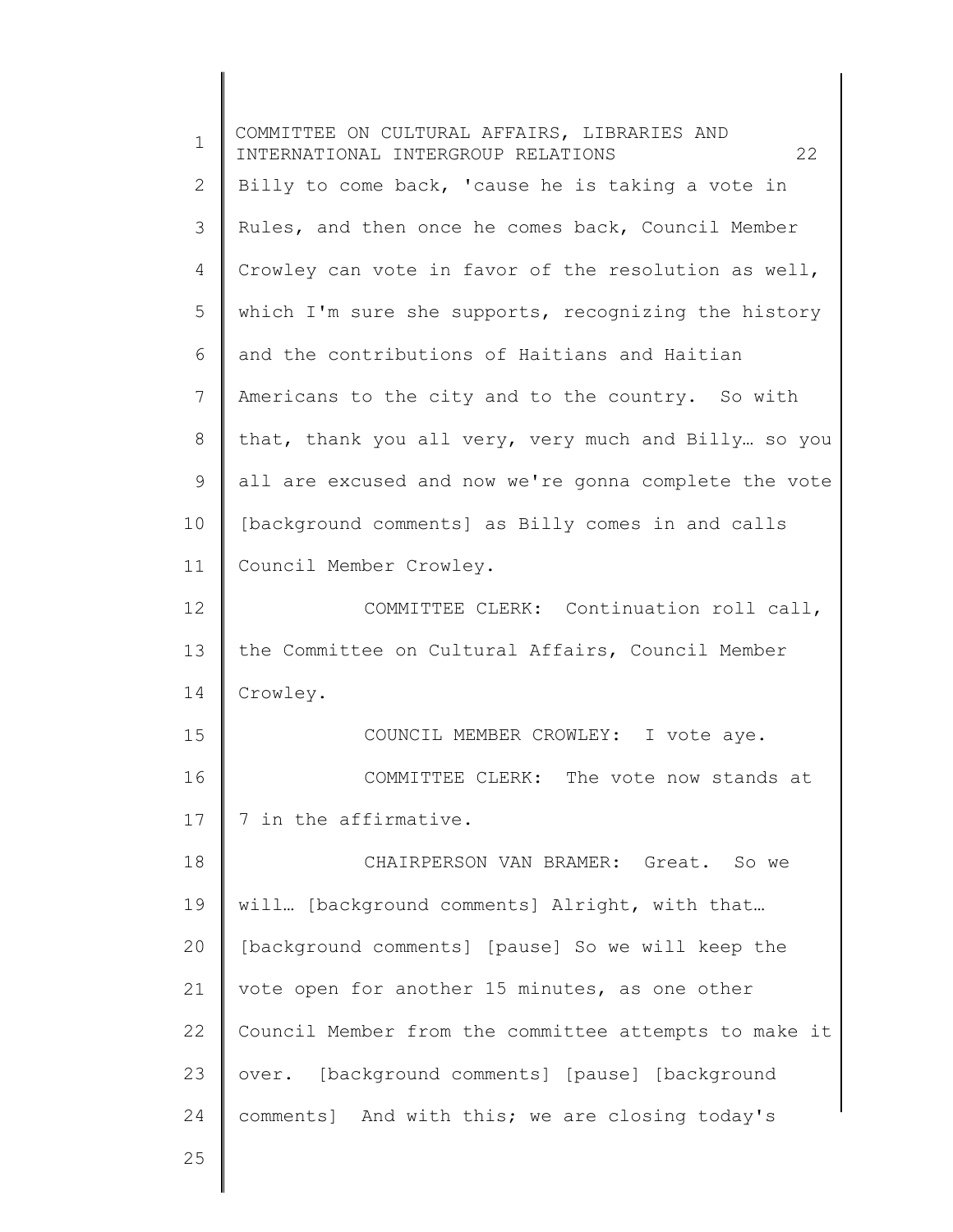| $\mathbf 1$    | COMMITTEE ON CULTURAL AFFAIRS, LIBRARIES AND<br>INTERNATIONAL INTERGROUP RELATIONS | 23 |
|----------------|------------------------------------------------------------------------------------|----|
| $\mathbf{2}$   | hearing of the Committee on Cultural Affairs,                                      |    |
| $\mathfrak{Z}$ | Libraries and International Intergroup Relations.                                  |    |
| $\overline{4}$ | [gavel]                                                                            |    |
| 5              |                                                                                    |    |
| 6              |                                                                                    |    |
| 7              |                                                                                    |    |
| $\,8\,$        |                                                                                    |    |
| $\mathsf 9$    |                                                                                    |    |
| 10             |                                                                                    |    |
| 11             |                                                                                    |    |
| 12             |                                                                                    |    |
| 13             |                                                                                    |    |
| 14             |                                                                                    |    |
| 15             |                                                                                    |    |
| 16             |                                                                                    |    |
| $17$           |                                                                                    |    |
| $18$           |                                                                                    |    |
| 19             |                                                                                    |    |
| 20             |                                                                                    |    |
| $21\,$         |                                                                                    |    |
| 22             |                                                                                    |    |
| 23             |                                                                                    |    |
| 24             |                                                                                    |    |
| 25             |                                                                                    |    |
|                |                                                                                    |    |